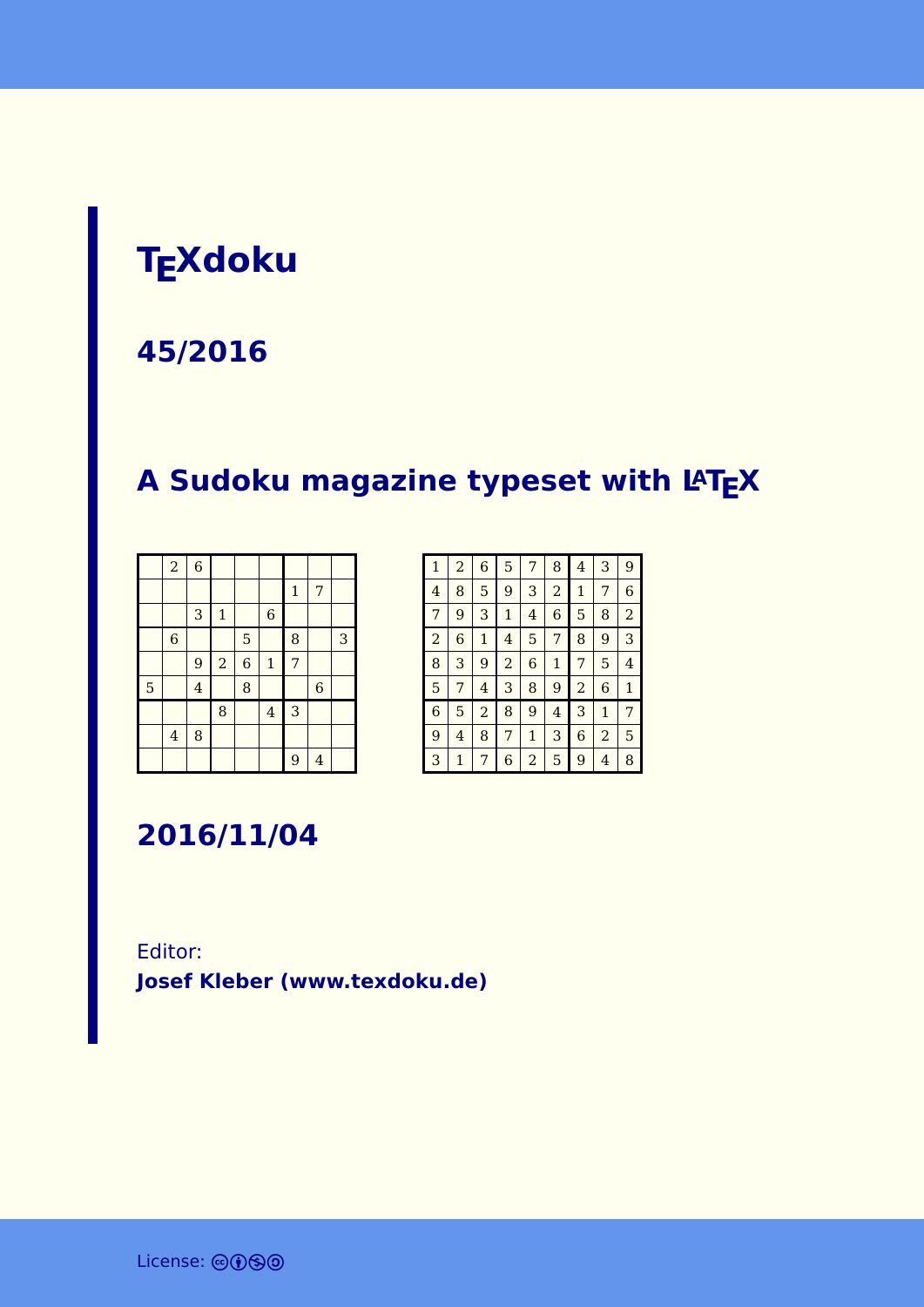|                |             |                | $\overline{6}$ |             |        | 8          |       |              |
|----------------|-------------|----------------|----------------|-------------|--------|------------|-------|--------------|
|                |             | 3              | 7              | 5           |        | $\bf 4$    |       |              |
|                |             | 7              |                |             | $\, 8$ |            |       | $\mathbf{1}$ |
|                |             |                |                |             |        | $\sqrt{2}$ | $1\,$ | 8            |
|                |             |                |                |             |        | 5          |       |              |
|                |             |                | $\mathbf{3}$   |             |        |            |       | 7            |
|                | $\,$ 6 $\,$ | $\overline{4}$ |                |             |        |            |       |              |
| 7              | 3           | $\mathbf 1$    | $\overline{5}$ |             |        |            |       | 6            |
| $\overline{5}$ |             | $\, 8$         | $\overline{4}$ | $\,$ 6 $\,$ |        |            |       |              |

| 8              |                         |   |   |   |   | 5              |              |              |
|----------------|-------------------------|---|---|---|---|----------------|--------------|--------------|
|                |                         |   | 3 |   | 9 |                |              |              |
| 5              | $\mathbf 1$             |   |   |   |   | $\overline{4}$ |              | 7            |
| 7              | $\overline{6}$          |   |   | 3 |   |                | 8            | $\mathbf{1}$ |
|                |                         | 9 |   | 8 |   |                |              | 5            |
| $\mathbf 1$    | $\overline{\mathbf{4}}$ |   | 5 |   |   | $\overline{9}$ | $\mathbf{3}$ |              |
| $\overline{4}$ |                         |   | 8 |   |   |                |              |              |
|                |                         |   |   |   |   |                |              |              |
| 3              |                         |   |   | 7 |   |                |              |              |

I

|                |                |   | $\overline{6}$ |   |            | 3              |              |                |
|----------------|----------------|---|----------------|---|------------|----------------|--------------|----------------|
|                |                |   |                |   |            |                |              |                |
|                | $\overline{6}$ |   |                |   |            | $\mathbf{1}$   |              | 7              |
|                | 5              |   |                | 3 |            | 7              | $\mathbf{1}$ |                |
|                | $\overline{2}$ |   |                |   | 8          |                | 5            | $\overline{9}$ |
|                |                | 8 | 7              | 5 |            |                |              |                |
| $\overline{a}$ |                |   |                |   |            | $\overline{6}$ | 8            |                |
| 9              |                |   |                | 8 | $\sqrt{2}$ |                | 3            |                |
| 3              |                |   |                |   |            |                |              |                |

| $\mathbf{1}$   | 3              |              |                |             |              |         |   |                |
|----------------|----------------|--------------|----------------|-------------|--------------|---------|---|----------------|
| $\overline{4}$ | $\overline{2}$ |              |                |             |              |         | 9 |                |
|                | 9              |              |                |             |              |         |   | 8              |
|                |                |              |                | 9           |              | $\bf 4$ |   | $\overline{2}$ |
|                | 8              | $\mathbf{1}$ |                |             |              |         |   | 9              |
|                |                |              |                |             | $\mathbf{1}$ |         | 5 |                |
| 7              |                |              |                | $\mathbf 1$ | $\bf 4$      |         | 3 |                |
| $\overline{5}$ |                |              | $\overline{a}$ |             | 3            |         |   | 4              |
|                |                |              |                |             | 9            |         |   | 7              |

|             |                |            |                | 8 | $\overline{6}$ |                |                           | $\mathbf{3}$   |
|-------------|----------------|------------|----------------|---|----------------|----------------|---------------------------|----------------|
|             | 9              | $\sqrt{2}$ | $\mathbf 1$    |   |                |                |                           | $\,$ 6 $\,$    |
|             | 7              |            |                |   |                |                | $\, 8$                    | $\overline{4}$ |
|             |                |            |                |   |                | $\overline{6}$ |                           | $\overline{2}$ |
| $\mathbf 1$ |                |            | $\overline{6}$ | 7 |                |                | $\ensuremath{\mathsf{3}}$ | $\, 8$         |
|             |                | 3          |                | 9 |                |                |                           | 7              |
|             | $\mathbf{1}$   |            |                | 6 | $\overline{4}$ |                |                           |                |
|             | $\overline{4}$ |            |                |   | 9              |                |                           |                |
|             |                |            |                |   |                |                |                           |                |

|            |              |   |            |             |              |   | 9            |   |
|------------|--------------|---|------------|-------------|--------------|---|--------------|---|
| $\sqrt{2}$ |              |   |            |             | 3            |   | 5            |   |
| 3          | $\mathbf{1}$ |   |            | $\sqrt{2}$  |              | 8 |              | 6 |
|            |              | 9 |            |             |              |   | 8            |   |
|            |              |   | 7          |             |              | 5 |              |   |
|            |              |   | $\sqrt{2}$ |             | 8            |   | $\mathbf{1}$ |   |
|            |              |   |            |             | 5            |   | 3            |   |
|            | 7            |   | 9          | $\,$ 6 $\,$ |              |   |              |   |
|            | 6            |   | 8          |             | $\mathbf{1}$ |   |              |   |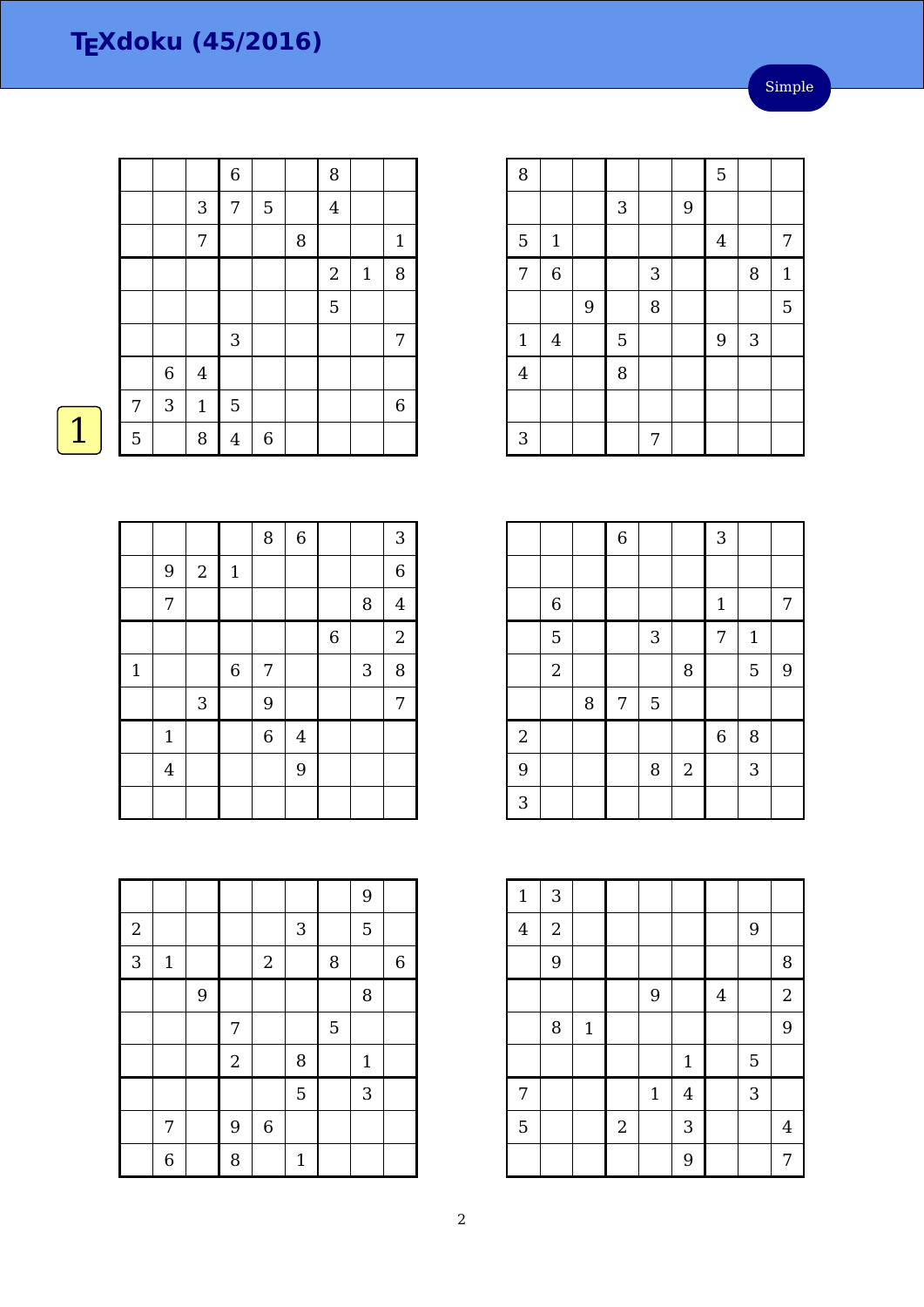|                |                |              | $\overline{4}$ | 9              | $\,$ 6 $\,$    | $\overline{7}$ | 8 |            |
|----------------|----------------|--------------|----------------|----------------|----------------|----------------|---|------------|
|                | $\overline{7}$ |              |                |                |                |                |   |            |
| $\bf 4$        |                | 9            | $\mathbf 1$    | 8              |                |                |   | $\sqrt{3}$ |
|                | $\mathbf 1$    |              | 9              | $\overline{2}$ |                |                |   |            |
| $\overline{6}$ |                |              | 3              |                |                |                | 9 |            |
|                |                | 8            | 7              |                | $\overline{4}$ |                |   |            |
|                | $\sqrt{2}$     | $\mathbf{1}$ | 8              | 3              |                |                |   |            |
|                |                | 7            |                |                |                |                |   |            |
| 3              |                |              |                |                | $1\,$          |                |   |            |

|                | 9              |                |                | 7            |                |             |   |   |
|----------------|----------------|----------------|----------------|--------------|----------------|-------------|---|---|
| 7              | $\overline{4}$ | 8              | $\overline{9}$ |              | $\overline{6}$ | $\mathbf 1$ |   |   |
| $\mathbf{1}$   |                |                |                |              |                |             |   |   |
| $\overline{4}$ |                | 7              |                | $\mathbf{1}$ |                | $\,$ 6 $\,$ | 8 |   |
|                |                |                | $\overline{6}$ |              |                |             |   | 3 |
|                |                | 3              | $\overline{4}$ |              |                | 7           | 9 |   |
| 9              |                | $\mathbf{1}$   | $\overline{5}$ |              |                |             |   |   |
|                | $\,6$          | $\overline{4}$ |                | 3            |                |             |   |   |
| 5              |                |                |                |              |                |             |   |   |

|                |                |   | $\overline{2}$ |                  |                |                  |                |                |
|----------------|----------------|---|----------------|------------------|----------------|------------------|----------------|----------------|
|                |                |   |                |                  | 3              |                  |                |                |
|                |                |   | 9              | $\boldsymbol{4}$ |                |                  | 3              | 7              |
| $\overline{2}$ | 8              |   | $\overline{7}$ |                  |                |                  | 9              | 3              |
|                |                | 5 |                |                  | 9              | $\boldsymbol{6}$ | $\overline{7}$ |                |
|                | 9              |   | 8              |                  |                | $\overline{4}$   |                | $\overline{5}$ |
|                |                |   | 3              |                  |                |                  |                |                |
|                | $\overline{4}$ |   |                | 5                |                |                  |                |                |
|                | 5              | 7 |                |                  | $\overline{4}$ |                  |                | 6              |

| $\overline{6}$ |                |              | 7              |                |            |   |                |                |
|----------------|----------------|--------------|----------------|----------------|------------|---|----------------|----------------|
|                | 8              | $\bf 4$      | $\,$ 6 $\,$    |                |            | 7 |                | $\mathbf{1}$   |
|                | $\mathbf 1$    |              |                |                |            | 5 |                | 3              |
|                | 3              |              |                | $\overline{4}$ |            |   |                |                |
|                |                |              |                |                | 7          |   |                |                |
|                |                |              | $\sqrt{2}$     | 5              |            |   |                | $\overline{4}$ |
| 3              |                |              |                |                |            |   | $\overline{4}$ |                |
|                | $\overline{4}$ |              | 8              | 7              | $\sqrt{2}$ |   |                |                |
| 7              | 5              | $\mathbf{1}$ | $\overline{4}$ |                |            |   |                |                |

|                | $\overline{6}$   | 8              |                  | $\overline{4}$ |                |         |                |   |
|----------------|------------------|----------------|------------------|----------------|----------------|---------|----------------|---|
| 9              |                  |                |                  |                |                |         |                |   |
|                |                  | $\overline{2}$ |                  | $\sqrt{3}$     |                | $\bf 4$ | 7              |   |
|                | 7                |                | $\boldsymbol{6}$ | 9              |                |         | $\overline{4}$ |   |
| $\overline{6}$ |                  |                |                  | 5              | 3              |         |                | 7 |
|                |                  |                | 8                |                |                | 5       |                |   |
|                |                  | $\,$ 6 $\,$    |                  |                |                | 8       |                |   |
|                | $\boldsymbol{2}$ | 9              |                  |                | 5              |         |                |   |
|                | 5                |                |                  | 8              | $\overline{a}$ |         |                |   |

| $\overline{6}$ |   |              |            |                | $\sqrt{2}$ |            |                |              |
|----------------|---|--------------|------------|----------------|------------|------------|----------------|--------------|
|                |   | 3            |            | $\overline{7}$ |            |            |                | 5            |
|                | 9 | 7            | 3          |                |            |            | $\,$ 6 $\,$    |              |
| 7              |   | 5            | 8          |                |            |            |                |              |
|                |   |              |            |                |            |            |                |              |
|                | 8 |              | $\sqrt{2}$ |                |            | $\sqrt{3}$ | 9              | $\mathbf{1}$ |
| $\overline{2}$ |   |              |            |                |            | 9          |                | 8            |
|                |   |              | 7          |                |            |            | $\overline{2}$ |              |
|                |   | $\mathbf{1}$ |            |                |            | 5          |                |              |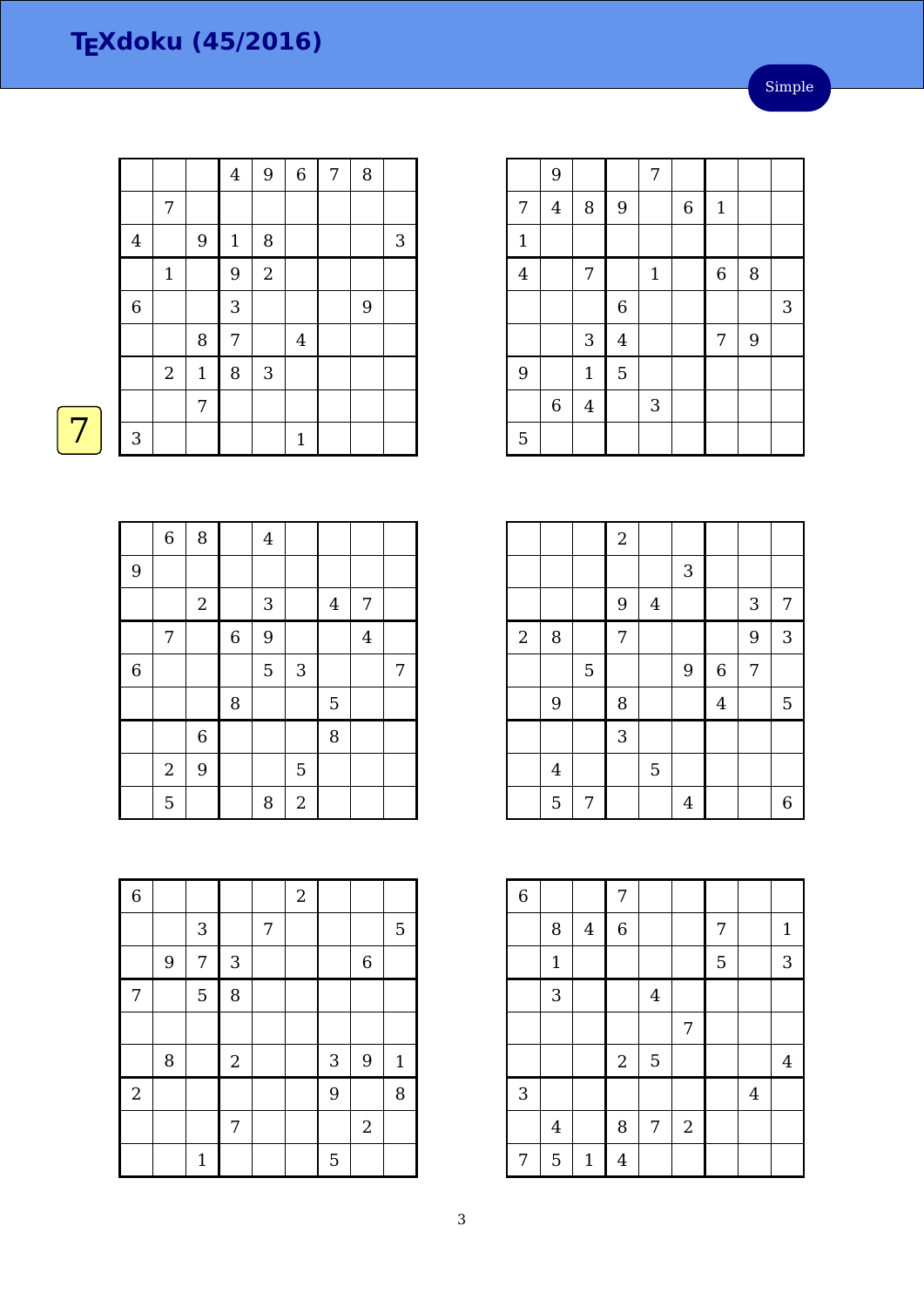Easy

|                |              |         |                |                  | $\mathbf{1}$ |             |              |                  |
|----------------|--------------|---------|----------------|------------------|--------------|-------------|--------------|------------------|
|                |              |         |                | $\boldsymbol{6}$ |              | 3           |              | $\boldsymbol{2}$ |
| 7              | $\mathbf{1}$ | $\bf 4$ |                |                  | 3            |             |              | $\overline{6}$   |
| 3              |              |         |                |                  | 8            | $\mathbf 1$ |              |                  |
| $\overline{a}$ | 9            |         | $\mathbf 1$    |                  |              |             | $\mathbf{3}$ |                  |
|                |              | 7       |                |                  |              | 8           |              |                  |
|                |              |         |                |                  | 7            |             |              |                  |
|                |              | 9       | $\overline{c}$ | $\overline{4}$   |              |             |              |                  |
|                |              |         | 3              | 8                |              |             |              |                  |

# $\boxed{13}$

|                  |                |                |             |   | 9          |              |                  |   |
|------------------|----------------|----------------|-------------|---|------------|--------------|------------------|---|
| $\boldsymbol{6}$ | 9              | $\mathbf 5$    |             | 7 | $\sqrt{2}$ |              |                  |   |
| $\mathbf{1}$     |                | 3              | $\,$ 6 $\,$ | 8 |            |              |                  |   |
|                  | $\overline{5}$ |                |             |   |            |              |                  | 9 |
| 8                |                | 7              |             |   |            |              |                  |   |
| $\overline{3}$   | $1\,$          |                |             | 5 |            | 6            | 8                |   |
|                  |                | $\overline{2}$ |             |   | 7          | $\mathbf{1}$ |                  |   |
|                  |                | 8              |             |   |            | 9            | $\boldsymbol{6}$ |   |
| 5                | $\,$ 6 $\,$    |                |             | 9 |            |              |                  |   |

| $\overline{6}$ | $1\,$ |   |             |                  |                |              | 3 |            |
|----------------|-------|---|-------------|------------------|----------------|--------------|---|------------|
| $\overline{2}$ |       | 9 | $\,$ 6 $\,$ |                  |                |              |   | 7          |
|                |       | 3 |             |                  |                |              |   |            |
|                |       |   |             | $\boldsymbol{2}$ | 7              |              |   |            |
| 3              |       |   |             | 5                |                | $\sqrt{2}$   |   | 9          |
| $\mathbf{1}$   |       |   |             |                  | $\overline{6}$ |              |   |            |
|                |       |   | $\sqrt{2}$  | $\boldsymbol{6}$ | $\mathbf{1}$   | 5            | 9 | 3          |
|                |       |   |             | 9                | 8              | $\mathbf{1}$ |   |            |
|                |       |   |             |                  | 3              |              |   | $\sqrt{2}$ |

|                | $\overline{4}$ | 8              |   | $\mathbf{1}$ |   |             |   |              |
|----------------|----------------|----------------|---|--------------|---|-------------|---|--------------|
| $\mathbf{1}$   |                | 3              |   |              | 9 |             |   |              |
| 7              |                |                |   |              |   |             |   | $\mathbf{1}$ |
|                | 7              | $\overline{4}$ |   | 9            |   | $\sqrt{2}$  | 3 |              |
|                | 9              | $\mathbf{1}$   |   |              |   |             |   | 5            |
| $\overline{2}$ |                |                |   |              | 5 |             |   |              |
|                |                |                |   | 5            | 8 |             |   |              |
|                | 3              |                | 9 |              |   |             |   | 4            |
| $\overline{4}$ |                | $\overline{2}$ |   |              | 7 | $\mathbf 1$ |   |              |

|            |                | $\bf 4$        | $\overline{5}$            | $\mathbf{1}$   |                |                |  |
|------------|----------------|----------------|---------------------------|----------------|----------------|----------------|--|
| 5          |                |                |                           | $\overline{6}$ | 3              |                |  |
|            | $\overline{4}$ |                | $\ensuremath{\mathsf{3}}$ |                | 9              | $\,6$          |  |
|            |                | $\mathbf 1$    |                           |                | 5              |                |  |
| $\sqrt{2}$ |                | 5              | $\boldsymbol{6}$          | 9              | $\overline{4}$ | $1\,$          |  |
|            | $\overline{5}$ | $\overline{a}$ |                           |                |                | $\overline{4}$ |  |
|            |                |                |                           |                |                | $\overline{7}$ |  |
| 3          |                |                | 9                         | 7              | $\overline{2}$ |                |  |

|            | $\overline{6}$ | $\mathbf{1}$ | $\overline{3}$ | $\overline{2}$ |   |   | 5            |                |
|------------|----------------|--------------|----------------|----------------|---|---|--------------|----------------|
|            |                | 8            |                | 7              |   |   |              | 9              |
|            | 3              |              |                | 5              |   |   |              | $\overline{7}$ |
|            | 5              |              |                |                |   |   | $\mathbf{1}$ | 3              |
|            | $\mathbf 1$    |              |                |                | 8 |   | 9            |                |
|            |                | 9            |                |                |   |   |              |                |
|            | 8              |              | 7              |                |   |   |              |                |
| $\sqrt{2}$ |                |              | 9              |                |   |   | 3            |                |
|            |                |              | $\overline{2}$ |                |   | 7 |              |                |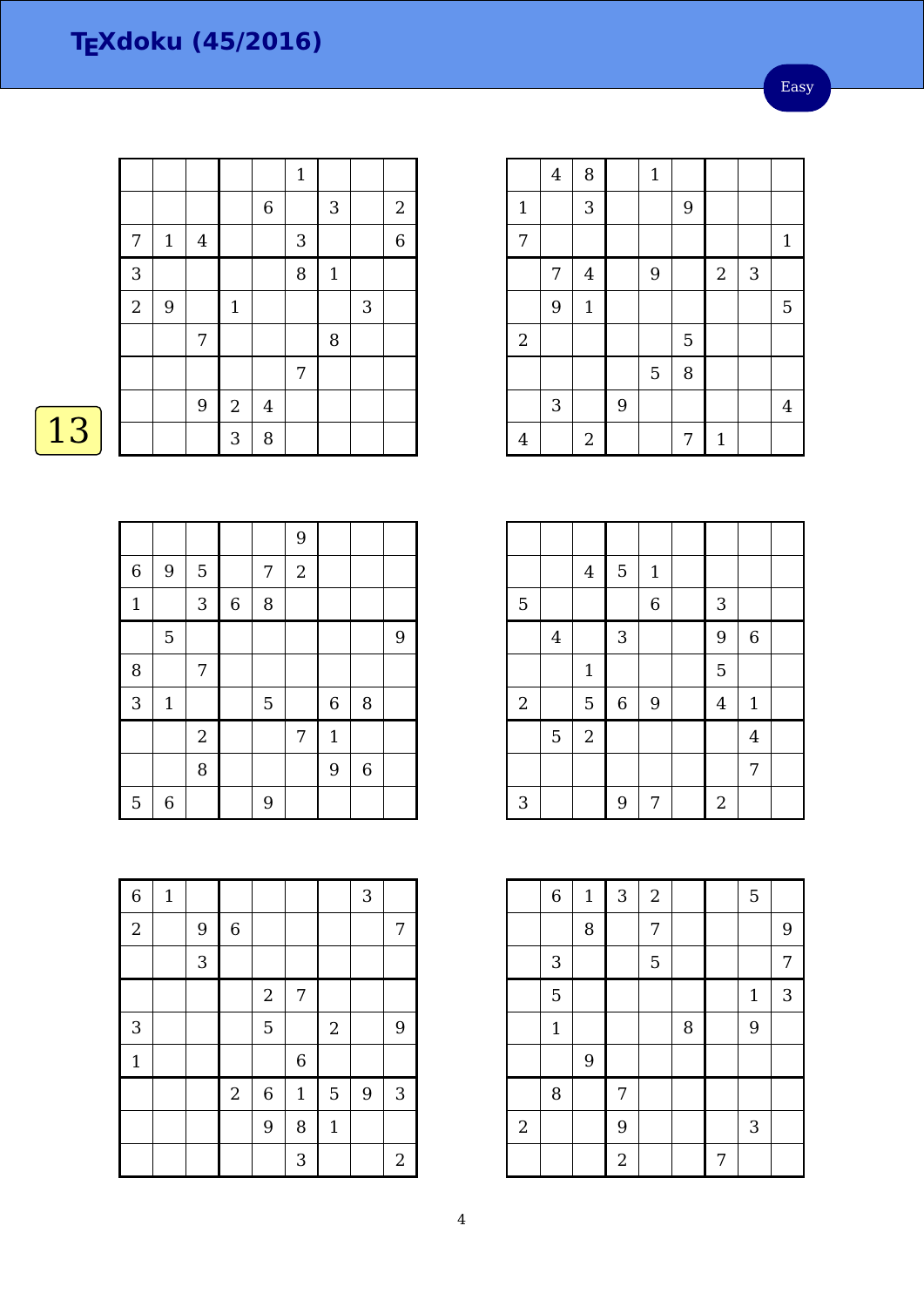Easy

|                |                  |                |              |                         | $\mathbf{1}$ |        |              |                         |
|----------------|------------------|----------------|--------------|-------------------------|--------------|--------|--------------|-------------------------|
|                |                  |                |              | $\,$ 6 $\,$             |              | 3      |              | $\overline{\mathbf{c}}$ |
| 7              | $\mathbf{1}$     | $\overline{4}$ |              |                         | 3            |        |              | $\boldsymbol{6}$        |
| $\overline{3}$ |                  |                |              |                         | 8            | $1\,$  |              |                         |
| $\overline{2}$ | $\boldsymbol{9}$ |                | $\mathbf{1}$ |                         |              |        | $\mathbf{3}$ |                         |
|                |                  | 7              |              |                         |              | $\, 8$ |              |                         |
|                |                  |                |              |                         | 7            |        |              |                         |
|                |                  | 9              | $\sqrt{2}$   | $\overline{\mathbf{4}}$ |              |        |              |                         |
|                |                  |                | 3            | 8                       |              |        |              |                         |

|              |                |                |         |   | 9              |             |             |   |
|--------------|----------------|----------------|---------|---|----------------|-------------|-------------|---|
| $\,$ 6 $\,$  | 9              | 5              |         | 7 | $\overline{2}$ |             |             |   |
| $\mathbf{1}$ |                | 3              | $\,6\,$ | 8 |                |             |             |   |
|              | $\overline{5}$ |                |         |   |                |             |             | 9 |
| 8            |                | 7              |         |   |                |             |             |   |
| 3            | $1\,$          |                |         | 5 |                | 6           | 8           |   |
|              |                | $\overline{2}$ |         |   | 7              | $\mathbf 1$ |             |   |
|              |                | 8              |         |   |                | 9           | $\,$ 6 $\,$ |   |
| 5            | $\,6$          |                |         | 9 |                |             |             |   |

| $\overline{6}$ | $\mathbf 1$ |                |             |                  |                |              | 3 |                  |
|----------------|-------------|----------------|-------------|------------------|----------------|--------------|---|------------------|
| $\overline{2}$ |             | $\overline{9}$ | $\,$ 6 $\,$ |                  |                |              |   | 7                |
|                |             | $\sqrt{3}$     |             |                  |                |              |   |                  |
|                |             |                |             | $\sqrt{2}$       | 7              |              |   |                  |
| 3              |             |                |             | 5                |                | $\sqrt{2}$   |   | 9                |
| $\mathbf{1}$   |             |                |             |                  | $\overline{6}$ |              |   |                  |
|                |             |                | $\sqrt{2}$  | $\boldsymbol{6}$ | $\mathbf{1}$   | 5            | 9 | 3                |
|                |             |                |             | 9                | 8              | $\mathbf{1}$ |   |                  |
|                |             |                |             |                  | 3              |              |   | $\boldsymbol{2}$ |

|                | $\overline{4}$ | 8              |   | $\mathbf{1}$ |   |             |   |              |
|----------------|----------------|----------------|---|--------------|---|-------------|---|--------------|
| $\mathbf{1}$   |                | 3              |   |              | 9 |             |   |              |
| 7              |                |                |   |              |   |             |   | $\mathbf{1}$ |
|                | 7              | $\overline{4}$ |   | 9            |   | $\sqrt{2}$  | 3 |              |
|                | 9              | $\mathbf{1}$   |   |              |   |             |   | 5            |
| $\overline{2}$ |                |                |   |              | 5 |             |   |              |
|                |                |                |   | 5            | 8 |             |   |              |
|                | 3              |                | 9 |              |   |             |   | 4            |
| $\overline{4}$ |                | $\overline{c}$ |   |              | 7 | $\mathbf 1$ |   |              |

|            |                | $\bf 4$        | $\overline{5}$            | $\mathbf{1}$   |                |                |  |
|------------|----------------|----------------|---------------------------|----------------|----------------|----------------|--|
| 5          |                |                |                           | $\overline{6}$ | 3              |                |  |
|            | $\overline{4}$ |                | $\ensuremath{\mathsf{3}}$ |                | 9              | $\,6\,$        |  |
|            |                | $\mathbf 1$    |                           |                | 5              |                |  |
| $\sqrt{2}$ |                | 5              | $\boldsymbol{6}$          | 9              | $\overline{4}$ | $1\,$          |  |
|            | $\overline{5}$ | $\overline{a}$ |                           |                |                | $\overline{4}$ |  |
|            |                |                |                           |                |                | 7              |  |
| 3          |                |                | 9                         | 7              | $\overline{2}$ |                |  |

|                  | $\overline{6}$ | $\mathbf 1$ | 3              | $\boldsymbol{2}$ |   |   | 5            |                |
|------------------|----------------|-------------|----------------|------------------|---|---|--------------|----------------|
|                  |                | 8           |                | 7                |   |   |              | 9              |
|                  | 3              |             |                | 5                |   |   |              | $\overline{7}$ |
|                  | $\overline{5}$ |             |                |                  |   |   | $\mathbf{1}$ | 3              |
|                  | $\mathbf 1$    |             |                |                  | 8 |   | 9            |                |
|                  |                | 9           |                |                  |   |   |              |                |
|                  | 8              |             | 7              |                  |   |   |              |                |
| $\boldsymbol{2}$ |                |             | 9              |                  |   |   | 3            |                |
|                  |                |             | $\overline{2}$ |                  |   | 7 |              |                |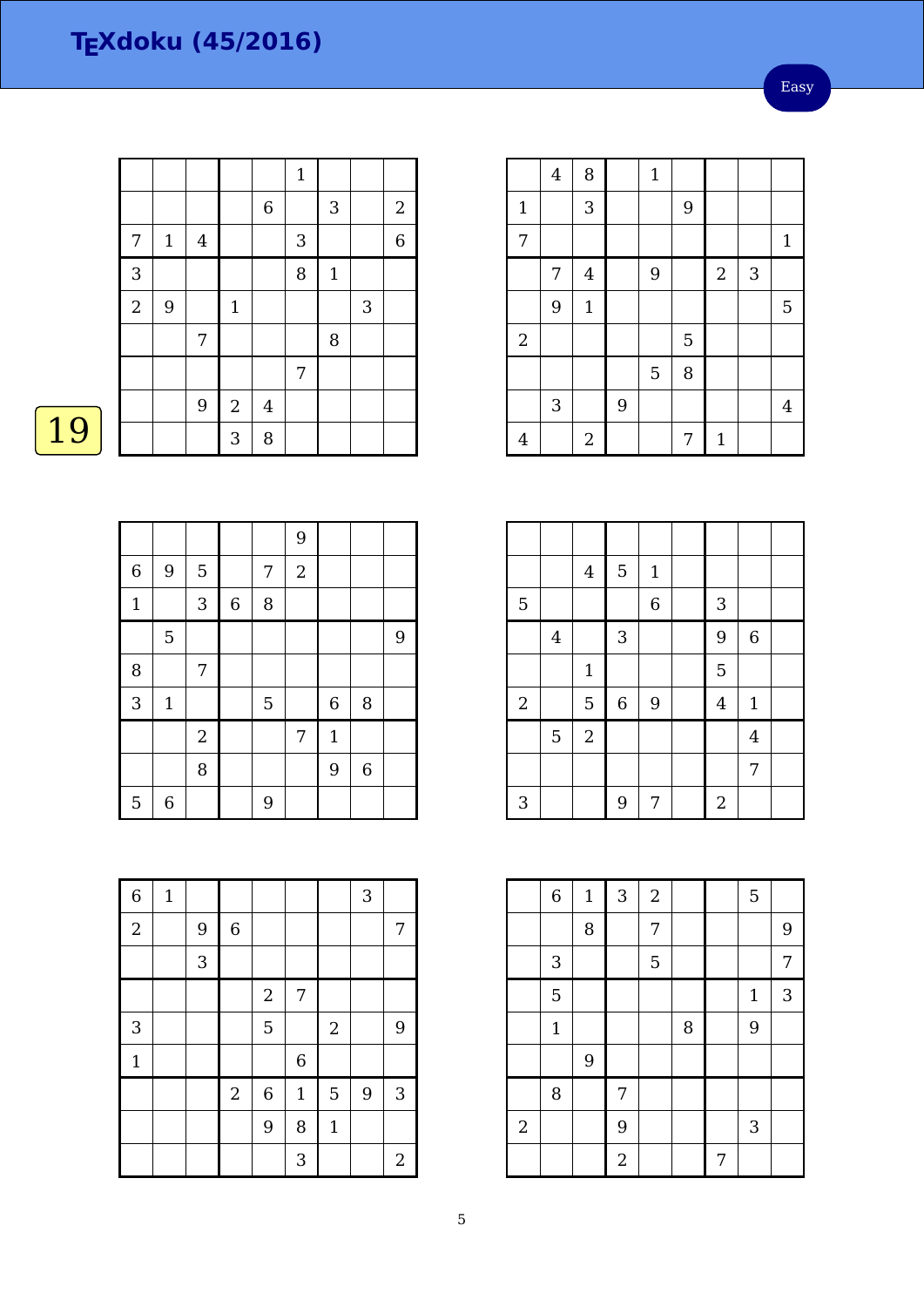|                | $\boldsymbol{2}$ |                  |   |            |                | 9                | $\mathbf 1$ |             |
|----------------|------------------|------------------|---|------------|----------------|------------------|-------------|-------------|
|                |                  |                  | 9 |            |                |                  |             | $\,$ 6 $\,$ |
| $\overline{6}$ |                  | $\boldsymbol{4}$ |   |            |                | $\sqrt{2}$       |             | 8           |
|                | $\bf 4$          |                  |   | $\sqrt{2}$ | $\overline{7}$ |                  |             |             |
| 5              | 8                |                  |   |            |                |                  |             |             |
|                |                  | $\overline{6}$   |   |            | $\mathbf{1}$   |                  |             |             |
|                | 7                |                  |   |            |                | $\boldsymbol{6}$ | 9           | $\mathbf 1$ |
|                |                  | 5                |   |            |                | 7                | $\sqrt{2}$  |             |
| 9              |                  |                  |   |            |                | 8                |             |             |

|   | 9                         |            |             | $\, 8$     | $\sqrt{2}$ |                  |                |   |
|---|---------------------------|------------|-------------|------------|------------|------------------|----------------|---|
|   |                           |            | $\mathbf 1$ |            | 5          |                  |                |   |
|   | 7                         | $\sqrt{2}$ |             |            |            |                  |                |   |
|   |                           |            | 7           |            |            |                  | $\mathbf{1}$   |   |
|   | $\sqrt{2}$                | $\sqrt{3}$ | 8           |            |            | 7                |                | 9 |
|   |                           | $\bf 4$    |             | $\sqrt{2}$ | $\sqrt{3}$ | 8                |                |   |
|   | 8                         | 9          |             |            |            | $\overline{4}$   | $\overline{5}$ |   |
| 5 |                           |            |             |            |            |                  |                |   |
|   | $\ensuremath{\mathsf{3}}$ |            |             |            |            | $\boldsymbol{2}$ |                |   |

| 9              |                |   |                |   |                  |              |             |
|----------------|----------------|---|----------------|---|------------------|--------------|-------------|
|                | 7              |   | $\overline{4}$ |   | $\boldsymbol{6}$ | 3            |             |
|                | 3              |   | 9              |   | 7                |              | $\,$ 6 $\,$ |
| 3              |                |   | $\mathbf{1}$   |   |                  |              | 8           |
|                |                | 5 |                |   | 8                |              |             |
| $\overline{4}$ |                |   | $\,$ 6 $\,$    | 7 | 5                |              |             |
| 7              |                |   | 8              |   | 3                | $\mathbf{1}$ |             |
|                | $\overline{4}$ |   | 5              |   |                  |              |             |
| 6              |                | 8 |                |   |                  |              |             |

|            |                | $\mathbf{1}$   |                | $\overline{6}$ |                | 5              | $\overline{4}$ |   |
|------------|----------------|----------------|----------------|----------------|----------------|----------------|----------------|---|
|            |                | 7              |                |                | $\sqrt{2}$     |                | $\mathbf{1}$   |   |
|            | $\bf 4$        |                |                |                |                |                | 8              | 9 |
|            |                |                |                |                | 7              | $\overline{2}$ |                |   |
| $\sqrt{2}$ |                |                | $\overline{6}$ | 8              |                |                |                |   |
|            | $\overline{5}$ |                |                | $\sqrt{2}$     | $\overline{9}$ |                |                |   |
|            |                |                |                |                |                | $\mathbf 1$    |                |   |
|            | 9              | $\overline{4}$ |                | 7              | $\,$ 6 $\,$    |                |                | 8 |
|            |                |                |                |                |                | $\overline{4}$ |                |   |

| $\overline{5}$ |                |                |                | $\,$ 6 $\,$    | 9              |                |             |                |
|----------------|----------------|----------------|----------------|----------------|----------------|----------------|-------------|----------------|
|                |                |                |                |                | $\overline{a}$ |                |             |                |
|                |                |                |                |                | $\mathbf{1}$   |                | 8           |                |
| 8              |                | $\overline{4}$ |                | 9              |                |                |             | $\mathbf{1}$   |
|                |                |                |                | $\overline{4}$ |                | $\sqrt{2}$     |             |                |
| $\overline{7}$ | $\mathbf{1}$   |                | $\overline{4}$ |                |                | 8              | $\,$ 6 $\,$ |                |
|                | $\overline{6}$ |                |                | 7              |                | $\overline{4}$ |             | 9              |
|                |                | 8              |                | 5              |                | $\mathbf{1}$   |             | $\overline{2}$ |

| 9              | $\overline{2}$ |   | 8          |                | $\overline{6}$ |            |                |              |
|----------------|----------------|---|------------|----------------|----------------|------------|----------------|--------------|
|                |                |   |            | $\overline{4}$ | 3              | 9          |                |              |
|                | $\,6\,$        |   |            |                | 5              | $\sqrt{2}$ | 3              |              |
|                |                | 5 | 9          |                |                | 3          | $\overline{4}$ | 8            |
|                |                |   |            |                |                |            | 9              |              |
| $\overline{6}$ |                |   | $\sqrt{3}$ | 8              |                |            |                | $\mathbf{1}$ |
| $\overline{5}$ |                |   |            |                |                |            |                |              |
|                |                |   |            | $\mathbf{1}$   |                |            |                |              |
|                |                | 8 |            |                |                | 4          | 6              |              |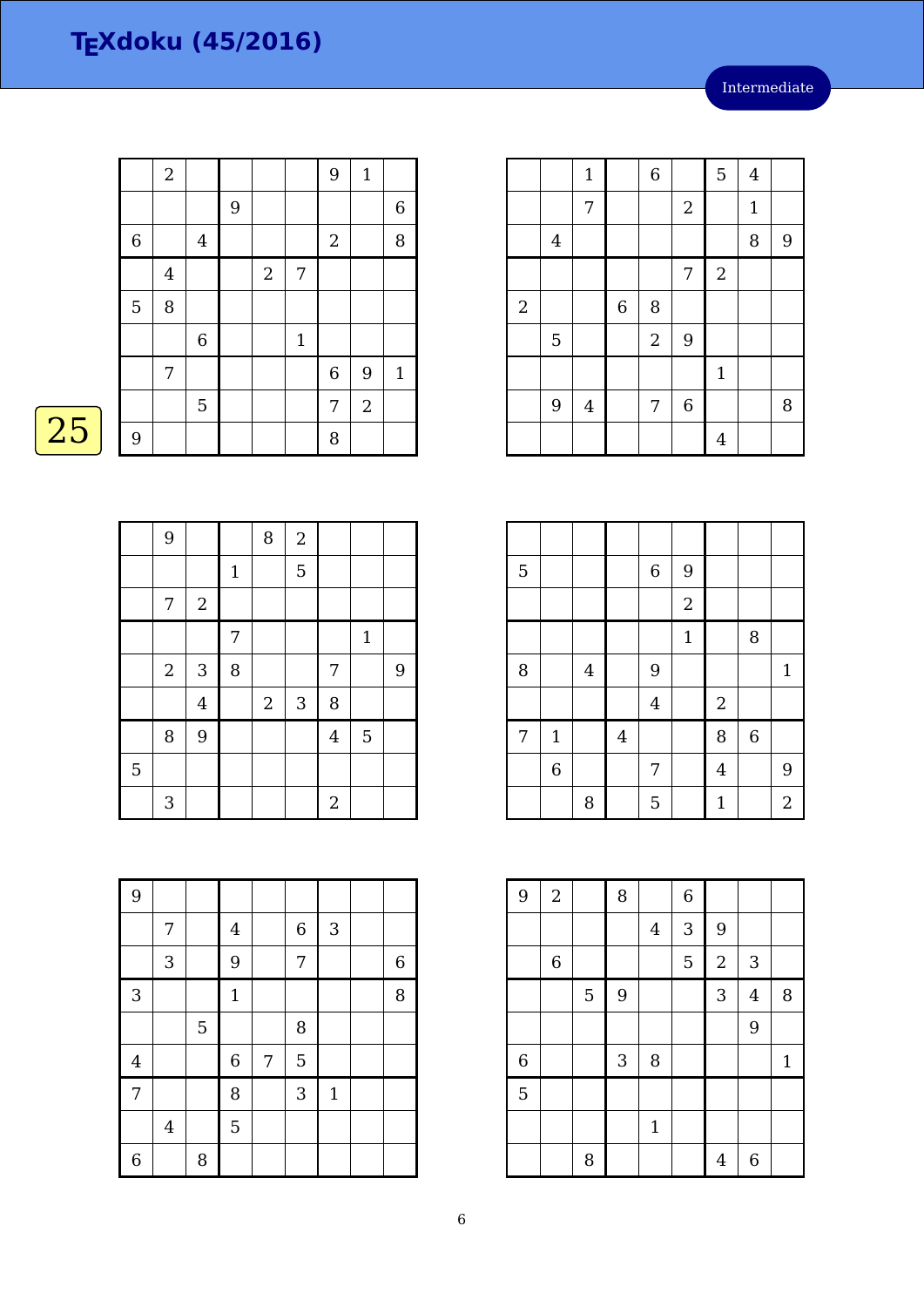| $\overline{2}$ |       |              |              |   |              |                  | 7 |
|----------------|-------|--------------|--------------|---|--------------|------------------|---|
|                |       | 5            |              |   |              | $\boldsymbol{2}$ |   |
| 5              |       |              | 8            |   |              | 3                |   |
|                |       | $\mathbf{3}$ | $\sqrt{2}$   |   | $\mathbf{1}$ |                  |   |
|                |       |              | 9            |   |              | $\overline{4}$   |   |
|                | 9     | $\mathbf 1$  |              |   | $\sqrt{2}$   | 8                |   |
|                | $1\,$ |              | $\mathbf{3}$ |   |              |                  | 5 |
| $\overline{4}$ |       | 8            |              | 7 |              |                  |   |
| 9              |       |              | $\mathbf{1}$ |   |              |                  |   |

# $\overline{31}$

| $\bf 4$        | $\ensuremath{\mathsf{3}}$ |                |              |         | 7              | $\sqrt{2}$  |             |                |
|----------------|---------------------------|----------------|--------------|---------|----------------|-------------|-------------|----------------|
|                |                           | $\,6\,$        |              |         | 5              |             |             |                |
| 8              |                           | $\overline{2}$ | $\mathbf{3}$ |         |                |             |             | $\overline{5}$ |
| $\overline{7}$ |                           | 3              |              | $\bf 4$ | 8              |             | $\,$ 6 $\,$ | 9              |
|                |                           | 9              |              |         |                |             |             |                |
|                | $\overline{2}$            |                |              | 5       |                |             | 8           |                |
|                | 8                         |                | 7            |         | $\overline{4}$ |             |             | $\mathbf{2}$   |
|                |                           |                | 9            |         |                | $\,$ 6 $\,$ |             |                |

|                |                | 5                       |                  | $\sqrt{2}$ |              |                |   |              |
|----------------|----------------|-------------------------|------------------|------------|--------------|----------------|---|--------------|
|                |                |                         |                  |            |              | 8              |   |              |
|                |                |                         | $\boldsymbol{9}$ |            |              |                |   |              |
| $\sqrt{2}$     | $\,$ 6 $\,$    |                         |                  |            |              | 5              |   | 7            |
|                | $\overline{4}$ |                         | $\overline{5}$   |            |              |                |   | $\mathbf{1}$ |
|                |                |                         |                  |            |              | $\overline{6}$ | 8 | 9            |
|                | 9              | $\overline{\mathbf{4}}$ |                  | 7          | $\sqrt{2}$   |                |   |              |
| $\overline{6}$ |                |                         |                  | $\bf 4$    |              | $\mathbf{1}$   |   |              |
|                | 7              |                         |                  |            | $\mathbf{1}$ |                |   | 6            |

|                |                  | $\overline{4}$ |                  |                  |             |             |              | $\boldsymbol{6}$ |
|----------------|------------------|----------------|------------------|------------------|-------------|-------------|--------------|------------------|
|                | $\boldsymbol{2}$ |                | $\boldsymbol{6}$ | 9                |             |             |              | 5                |
|                |                  | $\,$ 6 $\,$    |                  |                  |             |             | $\mathbf{1}$ |                  |
|                |                  | 7              |                  | $\boldsymbol{2}$ | 9           |             |              |                  |
| 8              |                  |                |                  |                  |             |             | 5            | $\mathbf{1}$     |
|                |                  |                |                  |                  | $\mathbf 1$ | $\,$ 6 $\,$ |              |                  |
|                |                  |                |                  |                  |             |             |              |                  |
|                | $\overline{5}$   | 9              |                  |                  |             |             |              | $\overline{4}$   |
| $\overline{a}$ | 8                |                |                  |                  | 7           | 9           |              |                  |

|                | 5              |                | 7              |                |   |   |                |                |
|----------------|----------------|----------------|----------------|----------------|---|---|----------------|----------------|
| 3              | $\overline{9}$ |                | $\overline{4}$ |                |   |   | 8              |                |
| $\overline{4}$ | $\sqrt{2}$     | 8              |                |                |   |   |                |                |
| $\mathbf{1}$   | $\sqrt{3}$     |                |                |                |   |   |                |                |
| 7              |                |                |                |                | 9 |   |                |                |
|                |                | $\overline{5}$ | 8              |                | 3 |   | $\overline{2}$ |                |
|                |                |                |                |                |   | 8 | 3              | $\overline{2}$ |
|                |                |                | $\mathbf{3}$   |                |   | 9 |                |                |
|                |                |                |                | $\overline{4}$ |   |   | 7              |                |

|                |             | 9                | $\, 8$           |                | 7 | $\overline{4}$ |         |   |
|----------------|-------------|------------------|------------------|----------------|---|----------------|---------|---|
| 8              |             |                  |                  |                | 3 |                |         |   |
|                |             | $\boldsymbol{2}$ |                  |                |   |                |         |   |
|                |             |                  | $\mathbf 1$      |                | 6 |                | $\bf 4$ |   |
|                | $\,$ 6 $\,$ |                  |                  |                | 9 |                |         | 7 |
| $\mathbf{1}$   |             | 7                | $\boldsymbol{4}$ |                |   |                | 3       | 9 |
| $\overline{2}$ |             |                  |                  |                |   | 3              |         |   |
|                |             |                  |                  | $\overline{4}$ |   | 8              |         |   |
|                | 9           | $\,$ 6 $\,$      |                  | $\sqrt{2}$     |   |                |         |   |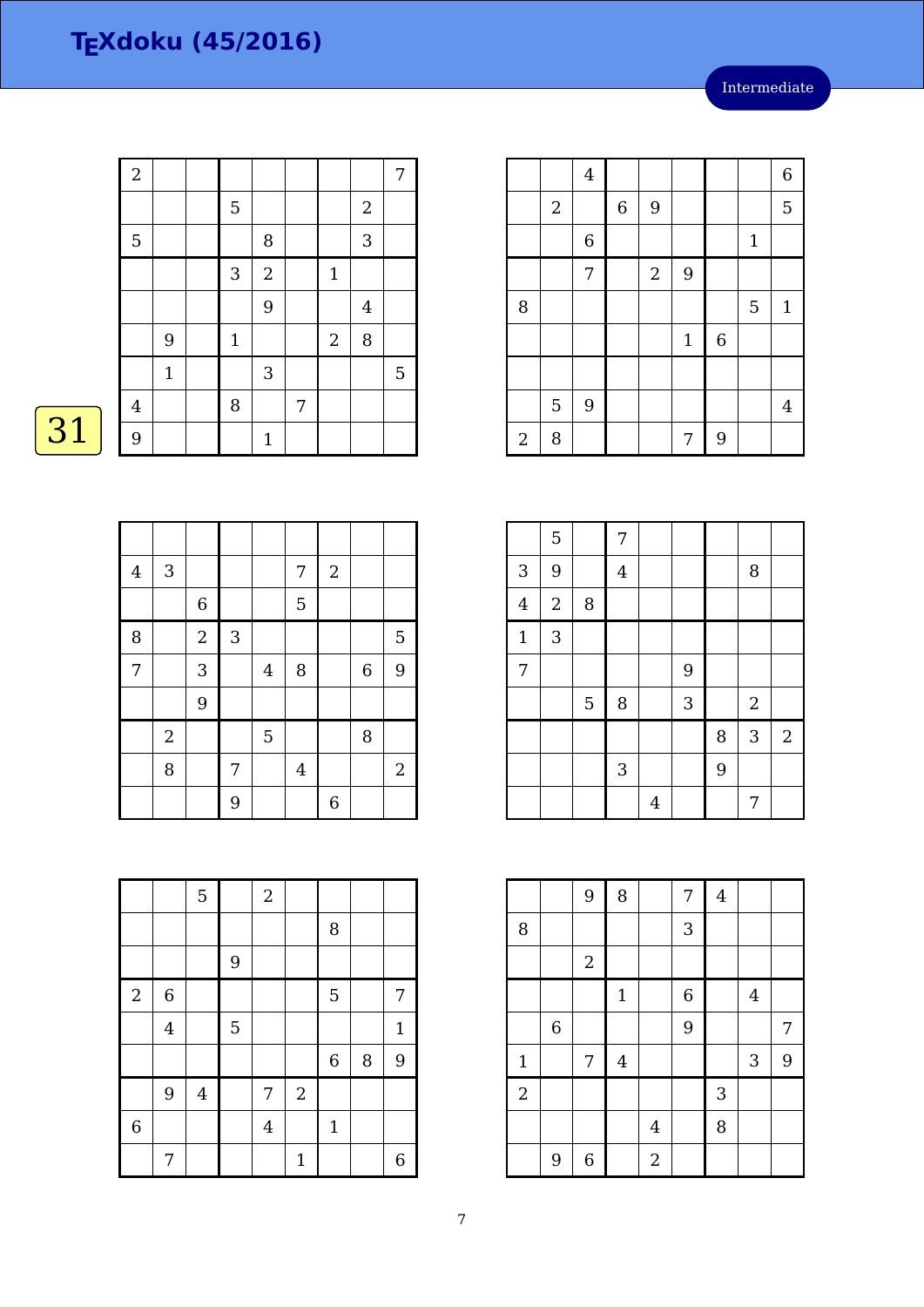|                         |             |         |             |                |   |   |              | $\,$ 6 $\,$             |
|-------------------------|-------------|---------|-------------|----------------|---|---|--------------|-------------------------|
|                         |             | 9       | $\,$ 6 $\,$ |                | 7 | 5 |              |                         |
|                         |             |         |             | 5              |   |   |              |                         |
|                         | $\mathbf 5$ |         |             | $\overline{6}$ |   |   |              |                         |
| 7                       |             | $\bf 4$ | $\sqrt{3}$  |                |   |   |              |                         |
| $\sqrt{3}$              | $\,6\,$     |         |             |                | 5 |   | $\mathbf{1}$ |                         |
|                         |             | 7       |             |                | 8 |   |              |                         |
| $\overline{\mathbf{4}}$ |             |         |             |                |   | 9 |              | 3                       |
| $1\,$                   |             |         |             | 3              |   | 6 |              | $\overline{\mathbf{4}}$ |

4 | | | | | 7 | | | | 5 6 3  $5 \mid 1 \mid \cdot \cdot \cdot \mid 6$  $1 | 7 | 3 | 4 | 5 | 8$  $6 \mid 2 \mid$  5 2 | 1 | | | | | | 4 2 | | | | | | | 1  $\begin{array}{|c|c|c|c|c|} \hline 5 & 8 & 7 \ \hline \end{array}$ 

| $\overline{2}$ |              |                |                  | 7              |              |                |         |             |
|----------------|--------------|----------------|------------------|----------------|--------------|----------------|---------|-------------|
|                | 9            |                |                  | $\overline{4}$ |              | $\sqrt{2}$     |         | $\,$ 6 $\,$ |
|                |              | $\,$ 6 $\,$    |                  |                | $\mathbf{3}$ |                | $\bf 4$ |             |
|                | $\mathbf{1}$ |                | $\overline{4}$   | 9              |              |                | 5       | 7           |
|                | 7            |                |                  |                |              | $\mathbf{1}$   |         |             |
| $\mathbf 5$    |              | 3              |                  |                |              | $\overline{6}$ |         |             |
|                |              | $\overline{4}$ |                  |                |              |                |         |             |
| 7              |              | $\mathbf 1$    | $\boldsymbol{2}$ |                |              |                |         |             |
|                |              |                | $\mathbf{1}$     |                | 7            |                |         |             |

|                | 3 |   |                         |                | 8              |              | $\overline{a}$ |              |
|----------------|---|---|-------------------------|----------------|----------------|--------------|----------------|--------------|
|                |   |   | $\overline{\mathbf{4}}$ |                | $\overline{a}$ |              |                | 5            |
| 7              |   |   | 3                       | $\,$ 6 $\,$    |                |              |                |              |
|                |   |   | 8                       |                |                | $\bf 4$      |                |              |
| $\overline{6}$ |   |   |                         |                | 5              |              |                |              |
|                |   |   |                         | $\overline{4}$ |                |              |                | $\mathbf{1}$ |
|                |   | 5 |                         |                |                |              | $\overline{4}$ |              |
| $\sqrt{2}$     |   | 7 |                         | 3              |                | $\mathbf{1}$ |                |              |
|                |   | 3 |                         | 7              | 6              | 5            |                |              |

|                |   | 5              |            |                  |                | 9          |                  |                |
|----------------|---|----------------|------------|------------------|----------------|------------|------------------|----------------|
|                |   |                |            | 9                |                |            | $\boldsymbol{6}$ |                |
|                | 8 | $\sqrt{3}$     |            |                  |                | $\sqrt{2}$ |                  | 7              |
|                |   | $\overline{4}$ |            | $\boldsymbol{2}$ |                | 8          |                  | $\overline{6}$ |
|                |   | $\sqrt{2}$     |            |                  |                |            |                  |                |
| $\overline{6}$ |   |                |            |                  |                |            |                  | $\overline{4}$ |
|                | 9 |                |            | $\,$ 6 $\,$      | $\overline{4}$ | 7          |                  | 3              |
|                | 7 | 8              | $\sqrt{3}$ |                  | $\overline{2}$ |            |                  |                |
|                |   |                |            |                  |                |            |                  |                |

|   |             | 7                         |             | $\overline{6}$ | 8            |   |                  | 5            |
|---|-------------|---------------------------|-------------|----------------|--------------|---|------------------|--------------|
|   | $\mathbf 1$ |                           |             |                |              |   |                  |              |
| 8 |             | $\ensuremath{\mathsf{3}}$ |             |                |              |   |                  |              |
|   |             | 5                         |             |                |              |   | $\,$ 6 $\,$      |              |
|   |             | $\boldsymbol{2}$          |             |                |              |   |                  | 9            |
|   | 8           |                           |             | 7              | 9            |   |                  | $\mathbf{1}$ |
|   |             |                           | $\,$ 6 $\,$ | 9              |              | 3 | $\boldsymbol{2}$ |              |
|   | 7           | 8                         |             |                | $\mathbf{1}$ |   |                  |              |
|   | 3           |                           | 5           |                |              |   |                  |              |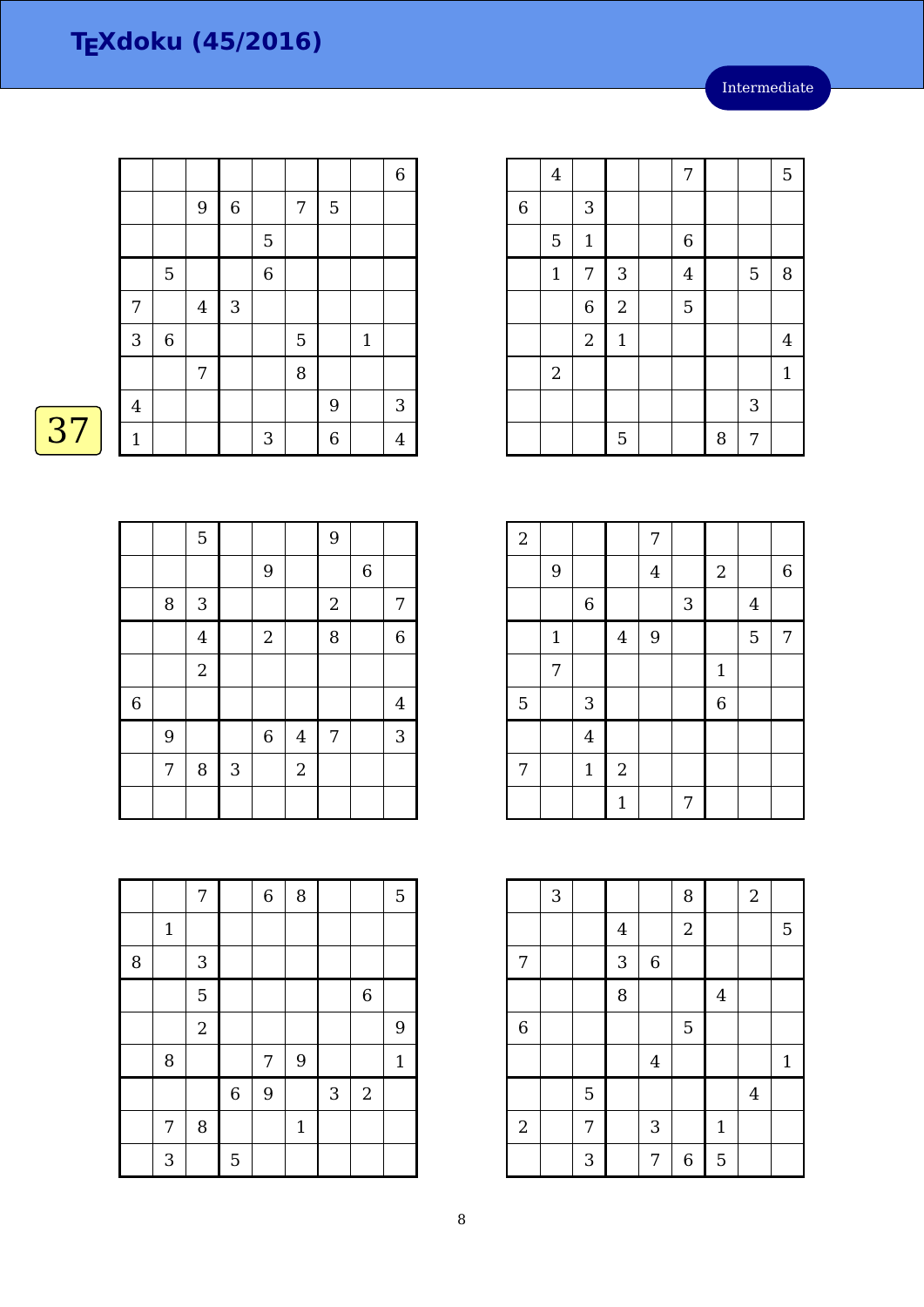|    | 3              | 7              |             |                |             |              |                |                  |                |
|----|----------------|----------------|-------------|----------------|-------------|--------------|----------------|------------------|----------------|
|    | $\overline{6}$ |                |             | $\overline{4}$ | 5           |              |                |                  |                |
|    |                |                |             | $\overline{2}$ | $\mathbf 1$ | 7            |                |                  | $\overline{4}$ |
|    |                | 8              | $\sqrt{3}$  |                |             |              |                | $\boldsymbol{2}$ |                |
|    |                | $\overline{4}$ |             |                |             |              |                | 8                |                |
|    |                | $\mathbf{2}$   | $\,$ 6 $\,$ | 7              |             |              | $\overline{4}$ |                  |                |
|    |                | $\,$ 6 $\,$    | 5           | 3              |             |              |                |                  |                |
|    |                |                |             | 6              | $\, 8$      | $\bf 4$      | $\sqrt{2}$     |                  |                |
| 43 |                |                |             |                |             | $\mathbf{1}$ |                |                  | 3              |

| r<br>И |  |
|--------|--|
|        |  |

|       |                         |   |                |              |                |             | $\overline{4}$ |
|-------|-------------------------|---|----------------|--------------|----------------|-------------|----------------|
|       | $\sqrt{3}$              | 9 | $\mathbf{1}$   | $\bf 4$      |                |             | 7              |
| $\,6$ |                         | 7 | $\sqrt{2}$     |              |                |             |                |
|       | 9                       |   | $\overline{7}$ |              |                | $\,$ 6 $\,$ |                |
|       | $\overline{\mathbf{4}}$ | 8 |                |              |                |             | $\sqrt{3}$     |
|       |                         |   |                |              | $\overline{4}$ | 7           |                |
|       |                         |   |                | $\mathbf{3}$ | $\overline{2}$ | $\mathbf 1$ | 9              |
|       |                         |   | 9              |              |                |             | $\overline{6}$ |
|       |                         |   |                |              | 8              |             |                |

|                | $\,6\,$      |   |                |              |              |                  | 5              |                |
|----------------|--------------|---|----------------|--------------|--------------|------------------|----------------|----------------|
|                |              |   | $\, 8$         |              | $\mathbf{1}$ |                  | 7              |                |
|                |              |   |                |              |              | $\sqrt{2}$       |                | $\overline{6}$ |
| 8              |              | 7 | $\sqrt{2}$     |              |              |                  | $\overline{6}$ |                |
| $\overline{6}$ | 9            |   | $\overline{4}$ | 5            |              | 8                |                |                |
|                | 5            |   |                | $\mathbf{1}$ |              |                  |                |                |
|                |              |   |                |              |              |                  |                |                |
|                | $\mathbf{2}$ |   |                |              |              | $\boldsymbol{6}$ |                | $\overline{4}$ |
|                |              |   |                | 9            |              | $\mathbf{1}$     |                | $\overline{2}$ |

|              |                |                |             | $\bf 4$ | $\sqrt{2}$       | 5           |                |                |
|--------------|----------------|----------------|-------------|---------|------------------|-------------|----------------|----------------|
| 5            |                |                | 3           |         |                  |             |                | 9              |
|              |                | $\overline{4}$ | $\mathbf 1$ |         |                  |             |                | $\overline{2}$ |
|              |                |                |             | 3       |                  | $\mathbf 1$ |                |                |
|              |                |                | 8           |         |                  |             |                |                |
| 8            |                | $1\,$          | 9           |         |                  |             | $\overline{4}$ |                |
|              |                | 6              |             | 8       |                  | 9           |                | $\mathbf 5$    |
| $\mathbf{1}$ |                | 8              |             |         |                  |             | $\overline{6}$ |                |
|              | $\overline{4}$ |                |             | 9       | $\boldsymbol{6}$ |             |                |                |

|            |                  | $\sqrt{2}$     |   |                  |                |         |                | 9                |
|------------|------------------|----------------|---|------------------|----------------|---------|----------------|------------------|
|            | $\boldsymbol{4}$ |                |   |                  | $\overline{6}$ |         | $\sqrt{3}$     | 5                |
|            |                  |                |   |                  |                |         |                |                  |
|            | $\,$ 6 $\,$      |                |   | 5                |                | $\bf 4$ |                |                  |
| $\sqrt{2}$ | 9                |                |   |                  | 3              |         | 8              | $\boldsymbol{6}$ |
|            |                  |                |   |                  |                |         | $\overline{2}$ |                  |
|            | $\overline{5}$   |                | 8 |                  |                | 3       |                |                  |
|            | 7                | 9              | 3 |                  | $\overline{4}$ |         |                |                  |
|            |                  | $\overline{4}$ |   | $\boldsymbol{6}$ | 7              |         | 9              |                  |

|                         |         |              | $\sqrt{2}$   |                |   |              |       |
|-------------------------|---------|--------------|--------------|----------------|---|--------------|-------|
|                         | $\bf 4$ | $\,$ 6 $\,$  |              | 9              |   |              | $2\,$ |
| $\mathbf 1$             | 3       | 5            | $\bf 4$      |                |   |              |       |
| $\overline{\mathbf{4}}$ |         | $\mathbf{1}$ |              |                | 5 |              | 9     |
|                         |         |              |              | 5              |   | $\mathbf{1}$ |       |
|                         |         | 8            |              |                |   |              |       |
| $\sqrt{3}$              |         |              |              | $\overline{2}$ |   | 9            |       |
| $\sqrt{2}$              |         | 3            |              |                | 8 |              |       |
|                         | 8       |              | $\mathbf{1}$ | $\overline{6}$ |   |              | 4     |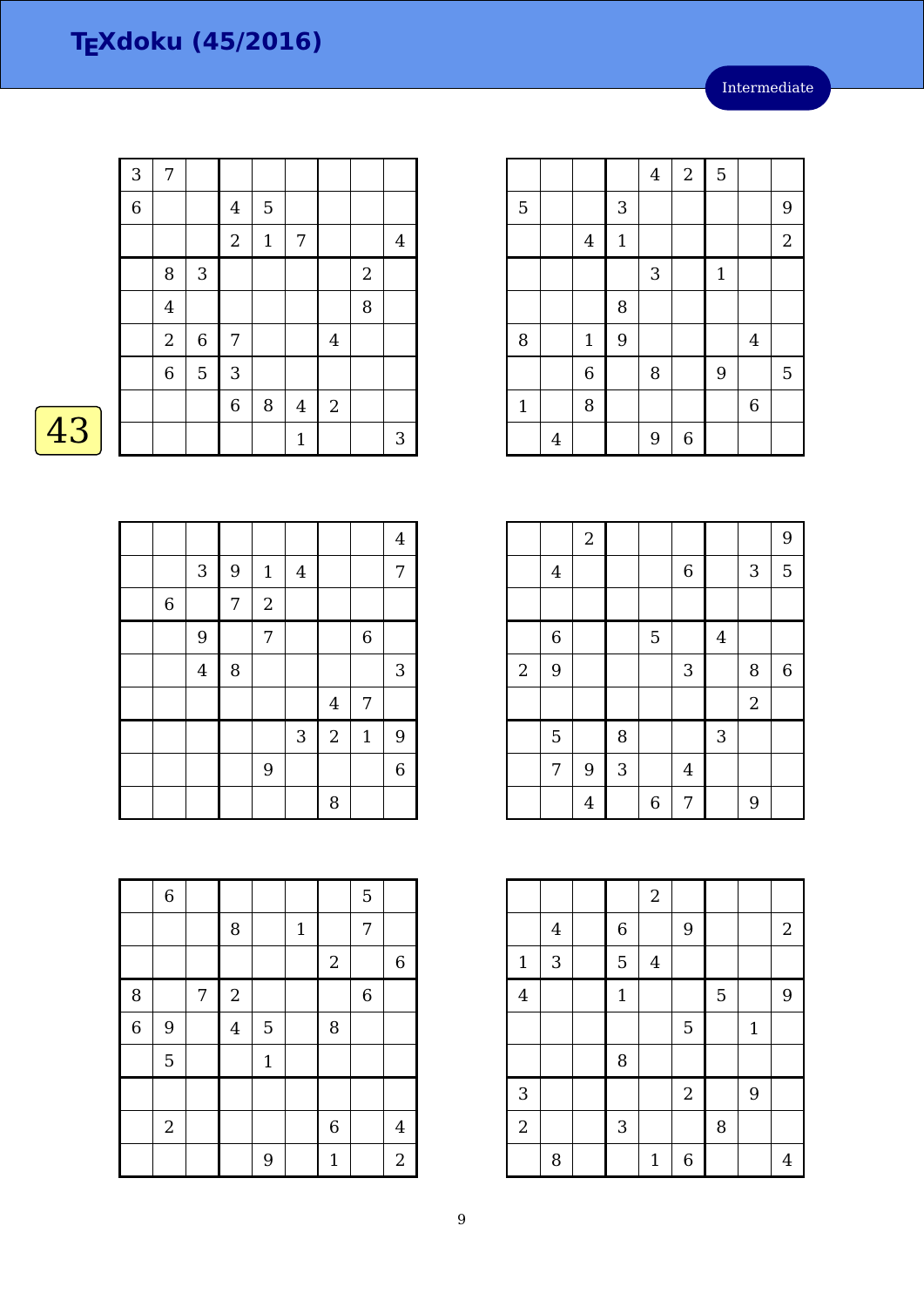Expert

|    |              |   |                |             | 7                |   | 4              | 3              | 5              |
|----|--------------|---|----------------|-------------|------------------|---|----------------|----------------|----------------|
|    |              | 3 | $\mathbf 5$    |             |                  |   |                |                | 7              |
|    |              |   |                |             |                  |   |                |                |                |
|    |              |   |                |             | $\boldsymbol{4}$ |   | 9              |                | $\overline{2}$ |
|    |              |   | $\bf 4$        | 9           |                  | 8 | 7              |                |                |
|    |              | 8 |                |             |                  |   |                |                |                |
|    | $\mathbf{1}$ |   | 9              |             | 5                |   | 3              |                |                |
|    | 8            |   | $\overline{2}$ |             |                  |   |                | $\overline{5}$ |                |
| 49 |              | 7 |                | $\mathbf 1$ |                  |   | $\overline{2}$ |                | $\overline{4}$ |

| 4 |
|---|
|---|

| 3 | 9           |                |   | $\boldsymbol{2}$ |   |                | $\,$ 6 $\,$ |             |
|---|-------------|----------------|---|------------------|---|----------------|-------------|-------------|
|   | $\sqrt{2}$  |                | 9 |                  |   |                | $\sqrt{ }$  |             |
|   |             | $\bf 4$        |   | $\boldsymbol{6}$ |   | 5              |             |             |
|   |             | $\overline{6}$ | 5 |                  | 3 |                |             |             |
| 9 |             |                |   |                  |   |                |             | $\,$ 6 $\,$ |
|   | 7           | 3              |   |                  |   |                | 5           |             |
|   |             | 9              |   | $\overline{4}$   |   |                |             |             |
|   | $\mathbf 1$ |                |   |                  |   | $\overline{4}$ |             |             |
|   | 3           | $\sqrt{2}$     |   |                  |   |                |             | 7           |

|             |         |                |                           | $\overline{4}$ |                |              | 3            | 7              |
|-------------|---------|----------------|---------------------------|----------------|----------------|--------------|--------------|----------------|
| $\mathbf 1$ | 7       |                |                           |                |                | $\sqrt{2}$   |              |                |
|             |         | 3              |                           |                |                |              | 5            |                |
|             |         | $\overline{2}$ |                           |                | 7              |              | $\mathbf{1}$ | 9              |
|             |         |                |                           |                |                |              |              |                |
| 8           | 5       |                | $\ensuremath{\mathsf{3}}$ |                |                |              |              |                |
|             |         | 5              |                           |                |                | $\mathbf{1}$ |              | $\overline{2}$ |
|             | $\bf 4$ |                |                           | $\sqrt{2}$     |                |              | 7            |                |
| 7           |         | $\mathbf{1}$   |                           |                | $\overline{4}$ | 5            |              | 3              |

|   | $\overline{6}$   |             |   |                |                  |            |                  | $\mathbf{1}$     |
|---|------------------|-------------|---|----------------|------------------|------------|------------------|------------------|
| 9 |                  |             |   |                |                  |            | $\sqrt{2}$       |                  |
|   |                  | 7           |   | $\sqrt{3}$     |                  | 9          | 8                |                  |
|   |                  | 8           |   | $\mathbf{1}$   |                  |            |                  |                  |
|   |                  |             |   |                | $\boldsymbol{2}$ |            | $\boldsymbol{6}$ |                  |
|   |                  | $\,$ 6 $\,$ |   |                | 9                | $\sqrt{2}$ | 3                | $\overline{4}$   |
|   |                  | 9           |   |                |                  |            |                  |                  |
|   | $\boldsymbol{2}$ |             |   | $\overline{4}$ | $\mathbf{1}$     |            |                  | 7                |
|   |                  |             | 8 |                | 7                |            |                  | $\boldsymbol{2}$ |

| 5                | $\mathbf{1}$              |                |                | 7          | 8              |                | $\overline{2}$ | $\bf 4$      |
|------------------|---------------------------|----------------|----------------|------------|----------------|----------------|----------------|--------------|
|                  |                           |                |                | $\sqrt{2}$ |                |                |                |              |
|                  |                           | $\sqrt{2}$     | 9              |            |                |                |                |              |
| 7                |                           |                | $\overline{4}$ | 8          | $\mathbf 1$    | $\overline{9}$ |                |              |
| $\boldsymbol{2}$ |                           |                |                | 9          |                |                |                |              |
|                  |                           |                |                |            | 7              |                |                | $\sqrt{3}$   |
|                  |                           | $\overline{4}$ |                |            | $\overline{a}$ |                |                | 9            |
|                  |                           |                | $\mathbf{1}$   |            |                |                |                | 5            |
| 8                | $\ensuremath{\mathsf{3}}$ |                |                |            |                |                |                | $\mathbf{1}$ |

|   |            | $\overline{3}$   | $\overline{4}$ |   | 8              |         |   |             |
|---|------------|------------------|----------------|---|----------------|---------|---|-------------|
|   |            |                  |                |   |                |         |   |             |
|   |            |                  | $\mathbf{1}$   | 3 |                |         |   |             |
|   |            | 8                |                |   | $\overline{4}$ | 5       |   |             |
|   |            | $\mathbf{1}$     |                | 9 |                | 7       |   |             |
|   | $\sqrt{3}$ |                  |                |   | $\mathbf{1}$   |         |   |             |
|   |            |                  | 9              |   |                | $\bf 4$ | 7 |             |
| 7 |            | $\boldsymbol{2}$ | 8              |   |                |         | 9 | 3           |
| 9 |            |                  |                |   |                |         | 5 | $\mathbf 1$ |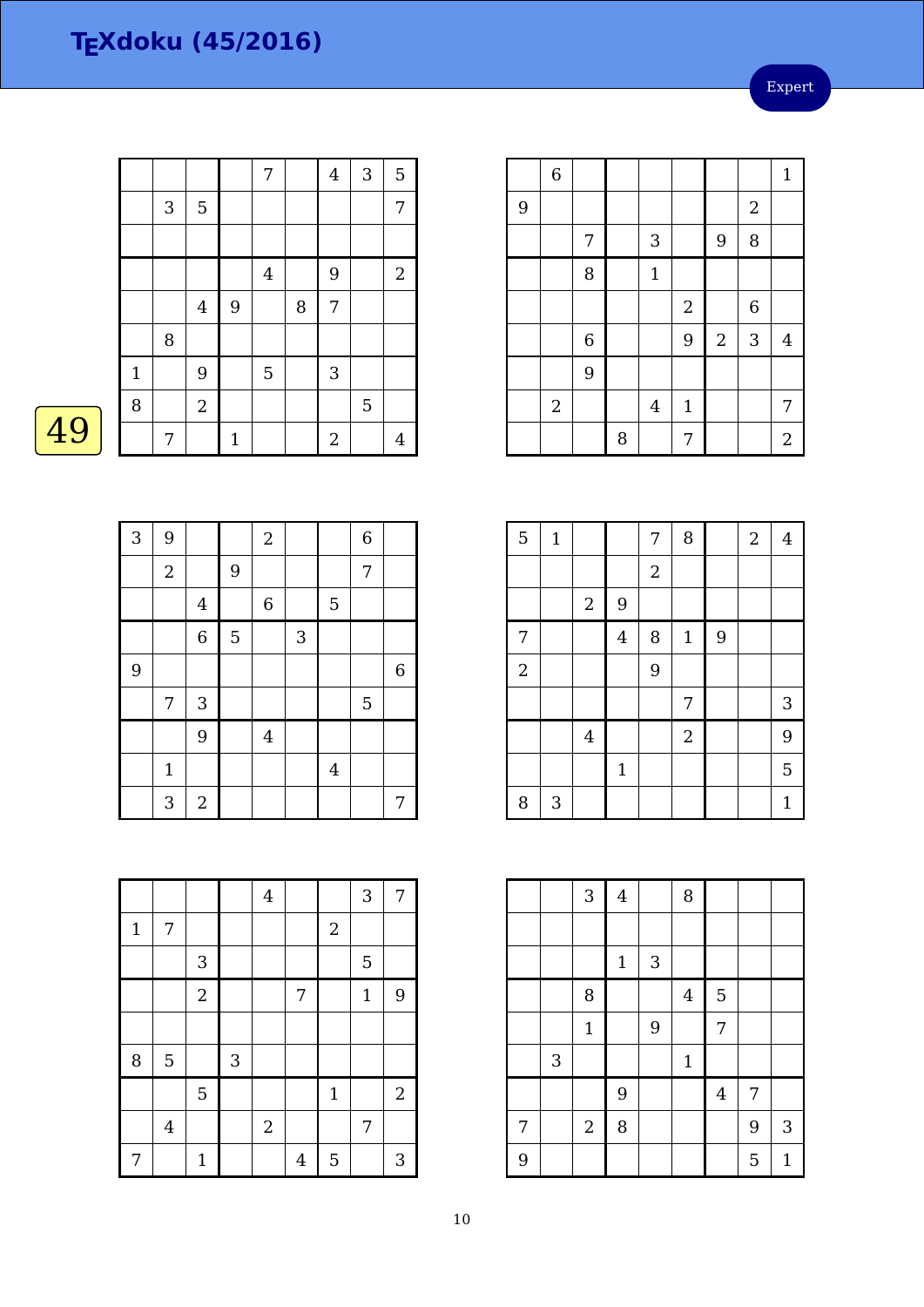Expert

|    |   |            |   | $\mathbf{1}$ | 7                |              |             |            |              |
|----|---|------------|---|--------------|------------------|--------------|-------------|------------|--------------|
|    | 6 |            |   |              |                  |              | 9           |            |              |
|    |   | $\sqrt{3}$ | 7 |              |                  |              |             |            |              |
|    |   |            | 5 |              |                  | $\sqrt{3}$   |             |            |              |
|    |   | $\,6\,$    | 9 |              | $\overline{4}$   |              | 8           | $\sqrt{3}$ |              |
|    |   |            |   |              |                  | 8            |             |            | $\mathbf{1}$ |
|    | 7 | $9\,$      |   |              | $\boldsymbol{6}$ | $\bf 4$      | $\mathbf 1$ | 8          |              |
|    |   | $\, 8$     |   |              | 5                | $\mathbf{1}$ | $\bf 4$     |            |              |
| 55 |   |            |   |              | $\sqrt{3}$       |              |             |            |              |
|    |   |            |   |              |                  |              |             |            |              |

| 7              |                |                | $\bf 4$        | $1\,$          |   | 5           |   |                  |
|----------------|----------------|----------------|----------------|----------------|---|-------------|---|------------------|
|                |                | $\mathbf 5$    |                | 8              |   | $\mathbf 1$ |   | $\boldsymbol{6}$ |
| $\sqrt{2}$     |                |                |                | $\overline{9}$ |   |             | 7 | 8                |
|                |                | 9              | $\overline{2}$ |                |   |             |   |                  |
| $\overline{4}$ | 5              |                | 8              |                |   |             |   |                  |
|                |                | $\mathbf{1}$   |                |                |   |             |   |                  |
|                | $\overline{4}$ |                |                |                | 7 |             |   |                  |
|                | 8              | $\overline{2}$ |                | $\overline{4}$ |   |             | 9 | 7                |
|                |                |                |                |                |   |             |   | $\mathbf{1}$     |

|                |   |                | $\,$ 6 $\,$ |              |            |              |   |                |
|----------------|---|----------------|-------------|--------------|------------|--------------|---|----------------|
|                |   |                | 8           |              | 5          |              |   |                |
|                | 5 | $\mathbf{1}$   | 7           | 9            |            |              |   |                |
| 8              |   | $\overline{6}$ |             | $\mathbf{1}$ | $\sqrt{2}$ |              | 7 | $\overline{5}$ |
|                | 7 |                |             | 8            |            | 9            | 3 |                |
|                |   |                |             |              |            | 8            |   | $\mathbf 1$    |
|                |   |                |             | 7            |            | $\mathbf{1}$ |   |                |
|                |   |                | 5           |              | 9          |              |   | 7              |
| $\overline{6}$ | 9 |                |             |              |            |              |   |                |

|                |              | $\overline{5}$ |   |              |                |                |  |
|----------------|--------------|----------------|---|--------------|----------------|----------------|--|
|                |              | 8              |   |              |                |                |  |
|                | 3            |                | 7 | $\sqrt{2}$   |                | $\overline{5}$ |  |
|                | $\mathbf{1}$ |                |   |              | 5              | 3              |  |
| 5              |              |                |   |              | $\overline{7}$ |                |  |
|                |              |                |   | 9            |                | $\sqrt{2}$     |  |
| $\overline{c}$ |              | 9              |   | 8            |                |                |  |
| 9              |              |                |   |              | $\bf 4$        |                |  |
| $\overline{4}$ |              | 3              |   | $\mathbf{1}$ | 8              | 7              |  |
|                |              |                |   |              |                |                |  |

|              |            | $\mathbf{1}$   |   | 8              | $\overline{4}$ |                |   |
|--------------|------------|----------------|---|----------------|----------------|----------------|---|
|              |            | $\overline{4}$ |   | $\overline{6}$ |                | 3              |   |
|              | $\sqrt{2}$ | 8              |   | 7              |                | $\overline{6}$ |   |
|              |            | 7              | 8 |                | 9              | $\overline{4}$ | 3 |
|              |            |                |   |                |                |                |   |
|              |            | $\mathbf{3}$   | 7 |                | 8              |                |   |
|              |            |                |   |                | $\mathbf 1$    | $\sqrt{2}$     | 9 |
|              |            |                |   |                |                |                | 7 |
| $\mathbf{1}$ |            |                | 3 | $\overline{2}$ |                | 8              |   |

|                |                |             | 7                | 5 | $\overline{6}$ | $\overline{2}$ | $\overline{4}$ |
|----------------|----------------|-------------|------------------|---|----------------|----------------|----------------|
| $\sqrt{2}$     |                | $\mathbf 5$ | $\boldsymbol{6}$ |   |                |                |                |
|                | 7              |             |                  |   |                | 8              |                |
| 9              |                |             | 3                |   |                |                |                |
|                | 8              |             | $\overline{4}$   | 7 |                |                |                |
| 5              |                |             |                  | 6 | 3              | $\overline{4}$ |                |
| $\overline{7}$ | $\overline{6}$ | 8           |                  |   | 9              | 3              |                |
|                |                |             |                  |   |                |                |                |
|                |                | 4           |                  |   | 5              | 6              |                |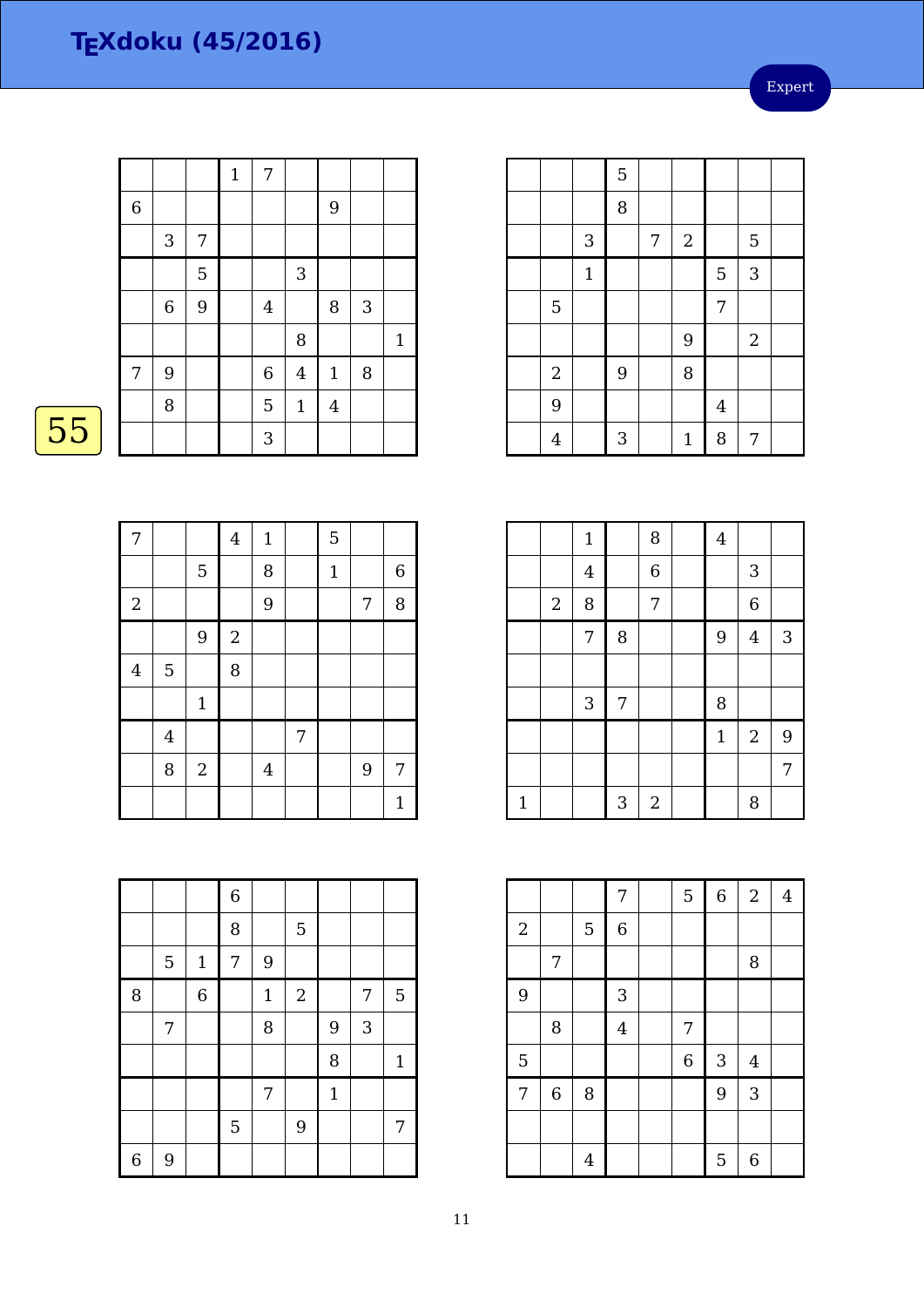Simple Solutions

| 9 | 1                       | 5 | 6              | 4            | 3 | 8 | 7 | 2 |
|---|-------------------------|---|----------------|--------------|---|---|---|---|
| 8 | $\overline{\mathbf{c}}$ | 3 | 7              | 5            | 1 | 4 | 6 | 9 |
| 6 | $\overline{4}$          | 7 | $\overline{c}$ | 9            | 8 | 3 | 5 | 1 |
| 3 | 5                       | 6 | 9              | 7            | 4 | 2 | 1 | 8 |
| 1 | 7                       | 9 | 8              | 2            | 6 | 5 | 3 | 4 |
| 4 | 8                       | 2 | 3              | $\mathbf{1}$ | 5 | 6 | 9 | 7 |
| 2 | 6                       | 4 | 1              | З            | 9 | 7 | 8 | 5 |
| 7 | 3                       | 1 | 5              | 8            | 2 | 9 | 4 | 6 |
| 5 | 9                       | 8 | 4              | 6            | 7 | 1 | 2 | 3 |

| 8 | 9 | 2 |                | 4 | 1 | 5 | 6 | 3 |
|---|---|---|----------------|---|---|---|---|---|
| 6 |   | 4 | 3              | 5 | 9 | 1 | 2 | 8 |
| 5 | 1 | З | $\overline{c}$ | 6 | 8 | 4 | 9 | 7 |
| 7 | 6 | 5 | 9              | 3 | 4 | 2 | 8 | 1 |
| 2 | 3 | 9 | 1              | 8 | 6 | 7 | 4 | 5 |
| 1 | 4 | 8 | 5              | 2 | 7 | 9 | 3 | 6 |
| 4 | 5 | 1 | 8              | 9 | З | 6 | 7 | 2 |
| 9 | 8 | 7 | 6              | 1 | 2 | 3 | 5 | 4 |
| 3 | 2 | 6 | 4              | 7 | 5 | 8 | 1 | 9 |
|   |   |   |                |   |   |   |   |   |

| 4 | 5 | 1 | 7              | 8 | 6 | 2            | 9            | 3              |
|---|---|---|----------------|---|---|--------------|--------------|----------------|
| 8 | 9 | 2 | 1              | 4 | 3 | 5            | 7            | 6              |
| 3 | 7 | 6 | 9              | 5 | 2 | $\mathbf{1}$ | 8            | 4              |
| 9 | 8 | 7 | 4              | 3 | 1 | 6            | 5            | $\overline{2}$ |
| 1 | 2 | 4 | 6              | 7 | 5 | 9            | 3            | 8              |
| 5 | 6 | 3 | $\overline{c}$ | 9 | 8 | 4            | $\mathbf{1}$ | 7              |
| 7 | 1 | 5 | 8              | 6 | 4 | 3            | 2            | 9              |
| 2 | 4 | 8 | 3              | 1 | 9 | 7            | 6            | 5              |
| 6 | З | 9 | 5              | 2 | 7 | 8            | 4            | 1              |

| 8 | 9 | 7 | 6              | 2       | 1 | З | 4 | 5 |
|---|---|---|----------------|---------|---|---|---|---|
| 4 | З | 1 | 9              | 7       | 5 | 8 | 2 | 6 |
| 5 | 6 | 2 | 8              | 4       | 3 | 1 | 9 | 7 |
| 6 | 5 | 9 | $\overline{c}$ | 3       | 4 | 7 | 1 | 8 |
| 7 | 2 | 3 | 1              | $\,6\,$ | 8 | 4 | 5 | 9 |
| 1 | 4 | 8 | 7              | 5       | 9 | 2 | 6 | З |
| 2 | 1 | 5 | 3              | 9       | 7 | 6 | 8 | 4 |
| 9 | 7 | 6 | 4              | 8       | 2 | 5 | 3 | 1 |
| 3 | 8 | 4 | 5              | 1       | 6 | 9 | 7 | 2 |

| 6 | 5 | 8 | 1 | 4              | 7 | 3 | 9 | 2 |
|---|---|---|---|----------------|---|---|---|---|
| 2 | 9 | 7 | 6 | 8              | 3 | 4 | 5 | 1 |
| 3 | 1 | 4 | 5 | $\overline{2}$ | 9 | 8 | 7 | 6 |
| 5 | 4 | 9 | 3 | 1              | 6 | 2 | 8 | 7 |
| 1 | 8 | 2 | 7 | 9              | 4 | 5 | 6 | 3 |
| 7 | 3 | 6 | 2 | 5              | 8 | 9 | 1 | 4 |
| 9 | 2 | 1 | 4 | 7              | 5 | 6 | 3 | 8 |
| 8 | 7 | 3 | 9 | 6              | 2 | 1 | 4 | 5 |
| 4 | 6 | 5 | 8 | 3              | 1 | 7 | 2 | 9 |

| 1 | 3 | 8 | 9 | 5 | 7 | 2 | 4 | 6 |
|---|---|---|---|---|---|---|---|---|
| 4 | 2 | 7 | 3 | 8 | 6 | 5 | 9 | 1 |
| 6 | 9 | 5 | 1 | 4 | 2 | 3 | 7 | 8 |
| 3 | 5 | 6 |   | 9 | 8 | 4 | 1 | 2 |
| 2 | 8 | 1 | 4 | 3 | 5 | 7 | 6 | 9 |
| 9 | 7 | 4 | 6 | 2 | 1 | 8 | 5 | 3 |
| 7 | 6 | 2 | 8 | 1 | 4 | 9 | 3 | 5 |
| 5 | 1 | 9 | 2 | 7 | 3 | 6 | 8 | 4 |
| 8 | 4 | З | 5 | 6 | 9 | 1 | 2 | 7 |

| 1              | 3 | 2 | 4              | 9 | 6 | 7 | 8 | 5 |
|----------------|---|---|----------------|---|---|---|---|---|
| 8              | 7 | 6 | $\overline{a}$ | 5 | 3 | 1 | 4 | 9 |
| $\overline{4}$ | 5 | 9 | $\mathbf{1}$   | 8 | 7 | 6 | 2 | 3 |
| 7              | 1 | 3 | 9              | 2 | 5 | 8 | 6 | 4 |
| 6              | 4 | 5 | 3              | 1 | 8 | 2 | 9 | 7 |
| 2              | 9 | 8 | 7              | 6 | 4 | 5 | 3 | 1 |
| 5              | 2 | 1 | 8              | 3 | 9 | 4 | 7 | 6 |
| 9              | 6 | 7 | 5              | 4 | 2 | 3 | 1 | 8 |
| З              | 8 | 4 | 6              | 7 | 1 | 9 | 5 | 2 |

| 3 | 9 | 6 | $\mathbf{1}$ | 7              | 5 | 2 | 4 | 8 |
|---|---|---|--------------|----------------|---|---|---|---|
| 7 | 4 | 8 | 9            | $\overline{2}$ | 6 | 1 | 3 | 5 |
| 1 | 2 | 5 | 8            | 4              | 3 | 9 | 6 | 7 |
| 4 | 5 | 7 | 3            | 1              | 9 | 6 | 8 | 2 |
| 2 | 1 | 9 | 6            | 8              | 7 | 4 | 5 | 3 |
| 6 | 8 | 3 | 4            | 5              | 2 | 7 | 9 | 1 |
| 9 | 7 | 1 | 5            | 6              | 8 | 3 | 2 | 4 |
| 8 | 6 | 4 | 2            | 3              | 1 | 5 |   | 9 |
| 5 | 3 | 2 | 7            | 9              | 4 | 8 | 1 | 6 |

| 3 | 6 | 8 | 1 | 4 |   | 2 | 5 | 9 |
|---|---|---|---|---|---|---|---|---|
| 9 | 4 |   | 5 | 2 | 6 | 1 | 8 | 3 |
| 5 | 1 | 2 | 9 | 3 | 8 | 4 | 7 | 6 |
| 2 | 7 | 5 | 6 | 9 | 1 | З | 4 | 8 |
| 6 | 8 | 4 | 2 | 5 | 3 | 9 | 1 | 7 |
| 1 | 9 | 3 | 8 | 7 | 4 | 5 | 6 | 2 |
| 4 | З | 6 | 7 | 1 | 9 | 8 | 2 | 5 |
| 8 | 2 | 9 | 4 | 6 | 5 | 7 | 3 | 1 |
| 7 | 5 | 1 | 3 | 8 | 2 | 6 | 9 |   |

| 9 | 6 | З | 2 | 7 | 8 | 5 | 4 | 1 |
|---|---|---|---|---|---|---|---|---|
| 4 |   | 8 | 5 | 1 | 3 | 9 | 6 | 2 |
| 5 | 2 | 1 | 9 | 4 | 6 | 8 | 3 | 7 |
| 2 | 8 | 4 | 7 | 6 | 5 | 1 | 9 | З |
| 1 | З | 5 | 4 | 2 | 9 | 6 | 7 | 8 |
|   | 9 | 6 | 8 | 3 | 1 | 4 | 2 | 5 |
| 6 |   | 9 | 3 | 8 | 2 | 7 | 5 | 4 |
| 8 | 4 | 2 | 6 | 5 | 7 | 3 | 1 | 9 |
| 3 | 5 |   |   | 9 | 4 | 2 | 8 | 6 |

| 6 | 4 | 8 | 5 | 1 | 2 |   | 3 | 9 |
|---|---|---|---|---|---|---|---|---|
| 1 | 2 | 3 | 9 | 7 | 6 | 4 | 8 | 5 |
| 5 | 9 | 7 | З | 4 | 8 | 1 | 6 | 2 |
|   | 1 | 5 | 8 | 9 | 3 | 2 | 4 | 6 |
| 9 | 3 | 2 | 1 | 6 | 4 | 8 | 5 | 7 |
| 4 | 8 | 6 | 2 | 5 | 7 | 3 | 9 | 1 |
| 2 | 7 | 4 | 6 | 3 | 5 | 9 | 1 | 8 |
| З | 5 | 9 | 7 | 8 | 1 | 6 | 2 | 4 |
| 8 | 6 | 1 | 4 | 2 | 9 | 5 |   | 3 |

| 6              | g | 3 | 7              | 1 | 5 | 4              | 8 | $\overline{a}$ |
|----------------|---|---|----------------|---|---|----------------|---|----------------|
| 5              | 8 | 4 | 6              | 2 | 3 | 7              | 9 | 1              |
| $\overline{c}$ | 1 | 7 | 9              | 8 | 4 | 5              | 6 | 3              |
| 8              | З | 5 | 1              | 4 | 6 | $\overline{c}$ | 7 | 9              |
| 4              | 6 | 2 | З              | 9 | 7 | 1              | 5 | 8              |
| 1              | 7 | 9 | $\overline{c}$ | 5 | 8 | 6              | 3 | 4              |
| З              | 2 | 8 | 5              | 6 | 1 | 9              | 4 | 7              |
| 9              | 4 | 6 | 8              | 7 | 2 | З              | 1 | 5              |
| 7              | 5 | 1 | 4              | 3 | 9 | 8              | 2 | 6              |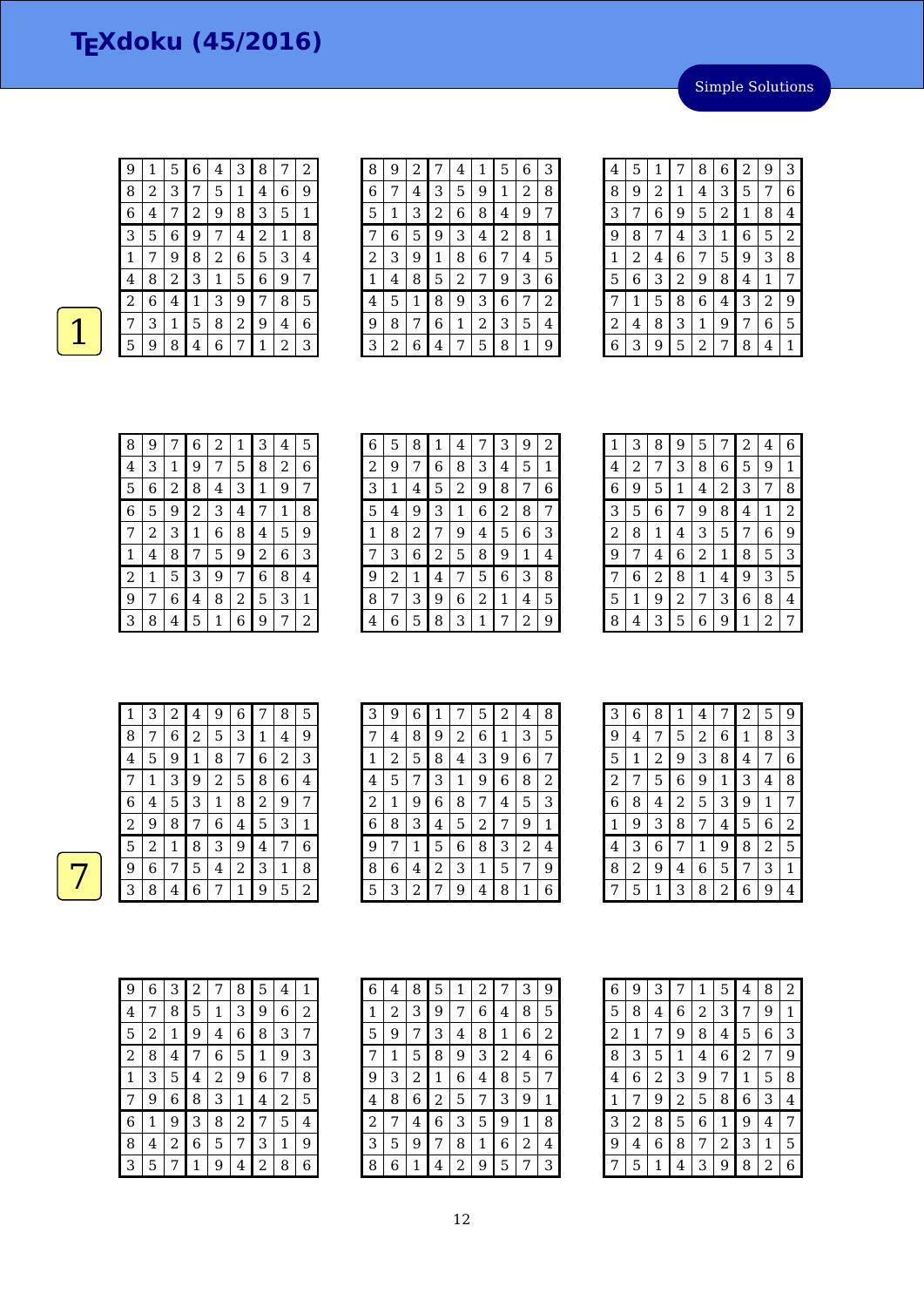Easy Solutions

| 6 | 2 | 3 | 9              | 5              | 1 | 4            | 7 | 8 |
|---|---|---|----------------|----------------|---|--------------|---|---|
| 9 | 8 | 5 | 7              | 6              | 4 | 3            | 1 | 2 |
| 7 | 1 | 4 | 8              | $\overline{c}$ | 3 | 5            | 9 | 6 |
| 3 | 5 | 6 | 4              | 9              | 8 | $\mathbf{1}$ | 2 | 7 |
| 2 | 9 | 8 | 1              | 7              | 5 | 6            | 3 | 4 |
| 1 | 4 | 7 | 6              | 3              | 2 | 8            | 5 | 9 |
| 8 | 6 | 2 | 5              | 1              | 7 | 9            | 4 | 3 |
| 5 | 3 | 9 | $\overline{c}$ | 4              | 6 | 7            | 8 | 1 |
| 4 | 7 | 1 | 3              | 8              | 9 | 2            | 6 | 5 |

| 9 | 4 | 8 | 2 | 1 | 3 | 5              |                | 6 |
|---|---|---|---|---|---|----------------|----------------|---|
| 1 | 6 | 3 | 5 | 7 | 9 | 8              | 4              | 2 |
| 7 | 2 | 5 | 8 | 6 | 4 | 3              | 9              | 1 |
| 5 | 7 | 4 | 1 | 9 | 6 | $\overline{c}$ | 3              | 8 |
| 3 | 9 | 1 | 7 | 8 | 2 | 4              | 6              | 5 |
| 2 | 8 | 6 | 3 | 4 | 5 | 9              | 1              | 7 |
| 6 | 1 | 9 | 4 | 5 | 8 | 7              | $\overline{c}$ | З |
| 8 | З | 7 | 9 | 2 | 1 | 6              | 5              | 4 |
| 4 | 5 | 2 | 6 | 3 | 7 | 1              | 8              | 9 |

| $\overline{2}$ | 8 | 4 | 3 | 1              | 9              | 7              | 5            | 6 |
|----------------|---|---|---|----------------|----------------|----------------|--------------|---|
| 6              | 9 | 5 | 4 | 7              | $\overline{c}$ | 8              | $\mathbf{1}$ | 3 |
| 1              | 7 | 3 | 6 | 8              | 5              | $\overline{2}$ | 9            | 4 |
| 4              | 5 | 6 | 1 | $\overline{c}$ | 8              | 3              | 7            | 9 |
| 8              | 2 | 7 | 9 | 3              | 6              | 5              | 4            | 1 |
| 3              | 1 | 9 | 7 | 5              | 4              | 6              | 8            | 2 |
| 9              | 4 | 2 | 5 | 6              | 7              | 1              | 3            | 8 |
| 7              | 3 | 8 | 2 | 4              | 1              | 9              | 6            | 5 |
| 5              | 6 | 1 | 8 | 9              | 3              | 4              | 2            | 7 |

| 1 | 6 | 3 | 2 | 8 | 9 | 7 | 5 | 4 |
|---|---|---|---|---|---|---|---|---|
| 9 |   | 4 | 5 | 1 | 3 | 8 | 2 | 6 |
| 5 | 2 | 8 | 4 | 6 | 7 | 3 | 9 | 1 |
| 8 | 4 | 7 | 3 | 5 | 1 | 9 | 6 | 2 |
| 6 | 9 | 1 | 7 | 4 | 2 | 5 | 3 | 8 |
| 2 | З | 5 | 6 | 9 | 8 | 4 | 1 | 7 |
| 7 | 5 | 2 | 8 | 3 | 6 | 1 | 4 | 9 |
| 4 | 8 | 9 | 1 | 2 | 5 | 6 | 7 | 3 |
| З | 1 | 6 | 9 | 7 | 4 | 2 | 8 | 5 |

| 6 | 1 | 4 | 8 | 7 | $\overline{c}$ | 9 | 3 | 5 |
|---|---|---|---|---|----------------|---|---|---|
| 2 | 8 | 9 | 6 | 3 | 5              | 4 | 1 | 7 |
| 7 | 5 | 3 | 4 | 1 | 9              | 6 | 2 | 8 |
| 4 | 9 | 6 | 3 | 2 | 7              | 8 | 5 | 1 |
| 3 | 7 | 8 | 1 | 5 | 4              | 2 | 6 | 9 |
| 1 | 2 | 5 | 9 | 8 | 6              | 3 | 7 | 4 |
| 8 | 4 | 7 | 2 | 6 | 1              | 5 | 9 | 3 |
| 5 | 3 | 2 | 7 | 9 | 8              | 1 | 4 | 6 |
| 9 | 6 | 1 | 5 | 4 | 3              | 7 | 8 | 2 |

| 7 | 6 | 1 | З | 2 | 9 | 8 | 5 | 4 |
|---|---|---|---|---|---|---|---|---|
| 5 | 2 | 8 | 4 | 7 | 1 | З | 6 | 9 |
| 9 | З | 4 | 8 | 5 | 6 | 1 | 2 | 7 |
| 8 | 5 | 2 | 6 | 9 | 7 | 4 | 1 | 3 |
| 3 | 1 | 7 | 5 | 4 | 8 | 2 | 9 | 6 |
| 6 | 4 | 9 | 1 | З | 2 | 5 | 7 | 8 |
| 1 | 8 | 3 |   | 6 | 5 | 9 | 4 | 2 |
| 2 | 7 | 5 | 9 | 8 | 4 | 6 | 3 | 1 |
| 4 | 9 | 6 | 2 | 1 | 3 |   | 8 | 5 |

| 6 | 2 | 3 | 9              | 5 |   | 4 |   | 8 |
|---|---|---|----------------|---|---|---|---|---|
| 9 | 8 | 5 | 7              | 6 | 4 | 3 | 1 | 2 |
|   | 1 | 4 | 8              | 2 | 3 | 5 | 9 | 6 |
| З | 5 | 6 | 4              | 9 | 8 | 1 | 2 | 7 |
| 2 | 9 | 8 | 1              | 7 | 5 | 6 | 3 | 4 |
|   | 4 | 7 | 6              | 3 | 2 | 8 | 5 | 9 |
| 8 | 6 | 2 | 5              | 1 | 7 | 9 | 4 | 3 |
| 5 | З | 9 | $\overline{c}$ | 4 | 6 | 7 | 8 | 1 |
| 4 |   | 1 | З              | 8 | 9 | 2 | 6 | 5 |

| 9 | 4 | 8 | 2           | 1              | 3 | 5 | 7 | 6 |
|---|---|---|-------------|----------------|---|---|---|---|
| 1 | 6 | 3 | 5           | 7              | 9 | 8 | 4 | 2 |
| 7 | 2 | 5 | 8           | 6              | 4 | 3 | 9 | 1 |
| 5 |   | 4 | $\mathbf 1$ | 9              | 6 | 2 | 3 | 8 |
| 3 | 9 | 1 | 7           | 8              | 2 | 4 | 6 | 5 |
| 2 | 8 | 6 | 3           | 4              | 5 | 9 | 1 | 7 |
| 6 | 1 | 9 | 4           | 5              | 8 | 7 | 2 | 3 |
| 8 | З | 7 | 9           | $\overline{2}$ | 1 | 6 | 5 | 4 |
| 4 | 5 | 2 | 6           | 3              | 7 | 1 | 8 | 9 |

| $\overline{c}$ | 8 | 4 | 3 | 1 | 9 | 7 | 5              | 6 |
|----------------|---|---|---|---|---|---|----------------|---|
| 6              | 9 | 5 | 4 | 7 | 2 | 8 | 1              | З |
| 1              | 7 | 3 | 6 | 8 | 5 | 2 | 9              | 4 |
| 4              | 5 | 6 | 1 | 2 | 8 | 3 | 7              | 9 |
| 8              | 2 | 7 | 9 | 3 | 6 | 5 | 4              | 1 |
| 3              | 1 | 9 | 7 | 5 | 4 | 6 | 8              | 2 |
| 9              | 4 | 2 | 5 | 6 | 7 | 1 | 3              | 8 |
| 7              | 3 | 8 | 2 | 4 | 1 | 9 | 6              | 5 |
| 5              | 6 | 1 | 8 | 9 | 3 | 4 | $\overline{2}$ | 7 |

| 1              | 6 | 3 | $\overline{c}$ | 8 | 9 | 7 | 5            | 4 |
|----------------|---|---|----------------|---|---|---|--------------|---|
| 9              | 7 | 4 | 5              | 1 | 3 | 8 | 2            | 6 |
| 5              | 2 | 8 | 4              | 6 | 7 | 3 | 9            | 1 |
| 8              | 4 | 7 | 3              | 5 | 1 | 9 | 6            | 2 |
| 6              | 9 | 1 | 7              | 4 | 2 | 5 | 3            | 8 |
| $\overline{c}$ | 3 | 5 | 6              | 9 | 8 | 4 | $\mathbf{1}$ | 7 |
| 7              | 5 | 2 | 8              | 3 | 6 | 1 | 4            | 9 |
| 4              | 8 | 9 | 1              | 2 | 5 | 6 | 7            | 3 |
| 3              | 1 | 6 | 9              | 7 | 4 | 2 | 8            | 5 |

| 6                       | 1 | 4 | 8 |   | 2 | 9 | 3 | 5 |
|-------------------------|---|---|---|---|---|---|---|---|
| 2                       | 8 | 9 | 6 | 3 | 5 | 4 | 1 | 7 |
| 7                       | 5 | З | 4 | 1 | 9 | 6 | 2 | 8 |
| $\overline{\mathbf{4}}$ | 9 | 6 | З | 2 | 7 | 8 | 5 | 1 |
| 3                       |   | 8 | 1 | 5 | 4 | 2 | 6 | 9 |
| 1                       | 2 | 5 | 9 | 8 | 6 | 3 | 7 | 4 |
| 8                       | 4 | 7 | 2 | 6 | 1 | 5 | 9 | 3 |
| 5                       | 3 | 2 | 7 | 9 | 8 | 1 | 4 | 6 |
| 9                       | 6 | 1 | 5 | 4 | 3 |   | 8 | 2 |

| 7              | 6 | 1 | 3 | 2 | 9              | 8              | 5 | 4              |
|----------------|---|---|---|---|----------------|----------------|---|----------------|
| 5              | 2 | 8 | 4 | 7 | 1              | 3              | 6 | 9              |
| 9              | 3 | 4 | 8 | 5 | 6              | 1              | 2 | 7              |
| 8              | 5 | 2 | 6 | 9 | 7              | 4              | 1 | 3              |
| 3              | 1 | 7 | 5 | 4 | 8              | $\overline{2}$ | 9 | 6              |
| 6              | 4 | 9 | 1 | 3 | $\overline{c}$ | 5              | 7 | 8              |
| 1              | 8 | 3 | 7 | 6 | 5              | 9              | 4 | $\overline{2}$ |
| $\overline{c}$ | 7 | 5 | 9 | 8 | 4              | 6              | 3 | 1              |
| 4              | 9 | 6 | 2 | 1 | 3              | 7              | 8 | 5              |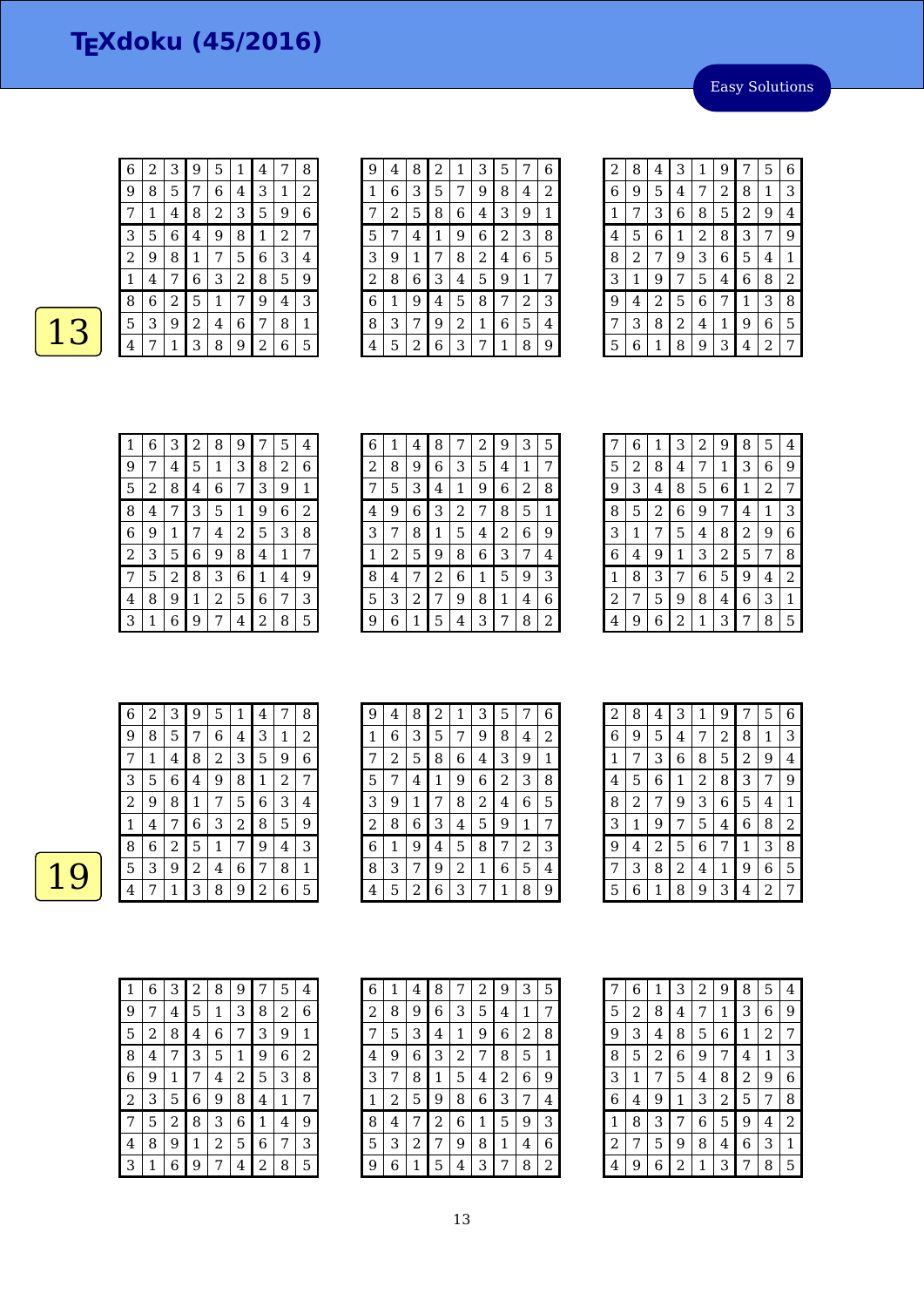Intermediate Solutions

| 8 | 2 | 3 | 5 | 6 | 4 | 9 | 1 |   |
|---|---|---|---|---|---|---|---|---|
| 7 | 5 | 1 | 9 | 8 | 2 | 3 | 4 | 6 |
| 6 | 9 | 4 | 7 | 1 | 3 | 2 | 5 | 8 |
| 1 | 4 | 9 | 6 | 2 | 7 | 5 | 8 | 3 |
| 5 | 8 | 7 | 3 | 4 | 9 | 1 | 6 | 2 |
| 2 | З | 6 | 8 | 5 | 1 | 4 | 7 | 9 |
| 4 | 7 | 8 | 2 | 3 | 5 | 6 | 9 | 1 |
| 3 | 6 | 5 | 1 | 9 | 8 | 7 | 2 | 4 |
| 9 | 1 | 2 | 4 | 7 | 6 | 8 | 3 | 5 |

| 9 | 3 | 1 |   | 6 | 8 | 5 | 4 | $\boldsymbol{2}$ |
|---|---|---|---|---|---|---|---|------------------|
| 5 | 8 | 7 | 9 | 4 | 2 | 6 | 1 | З                |
| 6 | 4 | 2 | 1 | З | 5 | 7 | 8 | 9                |
| 8 | 1 | 9 | 4 | 5 | 7 | 2 | 3 | 6                |
| 2 | 7 | З | 6 | 8 | 1 | 9 | 5 | 4                |
| 4 | 5 | 6 | З | 2 | 9 | 8 | 7 | 1                |
| З | 2 | 5 | 8 | 9 | 4 | 1 | 6 | 7                |
| 1 | 9 | 4 | 5 | 7 | 6 | З | 2 | 8                |
|   | 6 | 8 | 2 | 1 | 3 | 4 | 9 | 5                |

| 3 | 9 | 5 | 4 | 8 | 2 | 6 | 7 | 1 |
|---|---|---|---|---|---|---|---|---|
| 8 | 4 | 6 | 1 | 7 | 5 | 9 | 2 | 3 |
| 1 | 7 | 2 | 6 | З | 9 | 5 | 8 | 4 |
| 9 | 5 | 8 | 7 | 4 | 6 | 3 | 1 | 2 |
| 6 | 2 | 3 | 8 | 5 | 1 | 7 | 4 | 9 |
| 7 | 1 | 4 | 9 | 2 | 3 | 8 | 6 | 5 |
| 2 | 8 | 9 | 3 | 1 | 7 | 4 | 5 | 6 |
| 5 | 6 | 7 | 2 | 9 | 4 | 1 | 3 | 8 |
| 4 | З |   | 5 | 6 | 8 | 2 | 9 | 7 |

| 6 | 8 | З | 5 | 1              | 4 | 9 | 2 | 7 |
|---|---|---|---|----------------|---|---|---|---|
| 5 | 2 | 1 |   | 6              | 9 | 3 | 4 | 8 |
| 4 | 9 |   | 3 | 8              | 2 | 5 | 1 | 6 |
| 9 | 5 | 2 | 6 | 3              | 1 | 7 | 8 | 4 |
| 8 | З | 4 | 2 | 9              | 7 | 6 | 5 | 1 |
| 1 | 7 | 6 | 8 | 4              | 5 | 2 | 9 | З |
| 7 | 1 | 9 | 4 | $\overline{2}$ | 3 | 8 | 6 | 5 |
| 2 | 6 | 5 | 1 | 7              | 8 | 4 | 3 | 9 |
| З | 4 | 8 | 9 | 5              | 6 |   |   | 2 |

| 9 | 2 | 6 | 3              | 8 | 1 | 4 | 7 | 5 |
|---|---|---|----------------|---|---|---|---|---|
| 8 | 7 | 1 | 4              | 5 | 6 | 3 | 2 | 9 |
| 5 | 3 | 4 | 9              | 2 | 7 | 8 | 1 | 6 |
| 3 | 6 | 7 | 1              | 9 | 4 | 2 | 5 | 8 |
| 1 | 9 | 5 | $\overline{c}$ | 3 | 8 | 7 | 6 | 4 |
| 4 | 8 | 2 | 6              | 7 | 5 | 9 | 3 | 1 |
| 7 | 5 | 9 | 8              | 6 | 3 | 1 | 4 | 2 |
| 2 | 4 | 3 | 5              | 1 | 9 | 6 | 8 | 7 |
| 6 | 1 | 8 | 7              | 4 | 2 | 5 | 9 | 3 |

| 9              | 2 | З | 8 |   | 6 | 1 | 5 | 4              |
|----------------|---|---|---|---|---|---|---|----------------|
| 7              | 5 | 1 | 2 | 4 | З | 9 | 8 | 6              |
| 8              | 6 | 4 | 1 | 9 | 5 | 2 | 3 | 7              |
| $\overline{c}$ | 1 | 5 | 9 | 6 | 7 | 3 | 4 | 8              |
| 3              | 8 | 7 | 4 | 5 | 1 | 6 | 9 | $\overline{2}$ |
| 6              | 4 | 9 | З | 8 | 2 | 5 | 7 | 1              |
| 5              | 7 | 2 | 6 | 3 | 4 | 8 | 1 | 9              |
| 4              | 9 | 6 | 5 | 1 | 8 | 7 | 2 | 3              |
| 1              | 3 | 8 |   | 2 | 9 | 4 | 6 | 5              |

| 2 | 4 | 8 | 9 | 6 | З | 5 | 1 |   |
|---|---|---|---|---|---|---|---|---|
| 7 | 3 | 9 | 5 | 4 | 1 | 6 | 2 | 8 |
| 5 | 6 | 1 | 7 | 8 | 2 | 9 | 3 | 4 |
| 6 | 7 | 4 | 3 | 2 | 8 | 1 | 5 | 9 |
| 1 | 8 | 2 | 6 | 9 | 5 | 7 | 4 | 3 |
| З | 9 | 5 | 1 | 7 | 4 | 2 | 8 | 6 |
| 8 | 1 | 7 | 2 | З | 9 | 4 | 6 | 5 |
| 4 | 2 | 6 | 8 | 5 | 7 | 3 | 9 | 1 |
| 9 | 5 | 3 | 4 | 1 | 6 | 8 | 7 | 2 |

| 9 | 7 | 4 | 1 | 8              | 5 | 2 | 3 | 6 |
|---|---|---|---|----------------|---|---|---|---|
| 1 | 2 | 8 | 6 | 9              | 3 | 4 | 7 | 5 |
| 5 | 3 | 6 | 7 | $\overline{4}$ | 2 | 8 | 1 | 9 |
| 6 | 1 |   | 5 | $\overline{c}$ | 9 | 3 | 4 | 8 |
| 8 | 9 | 2 | 3 | 6              | 4 | 7 | 5 | 1 |
| З | 4 | 5 | 8 | 7              | 1 | 6 | 9 | 2 |
| 4 | 6 | 3 | 9 | 1              | 8 | 5 | 2 | 7 |
|   | 5 | 9 | 2 | 3              | 6 | 1 | 8 | 4 |
| 2 | 8 | 1 | 4 | 5              | 7 | 9 | 6 | 3 |

| 5              | 9 | 7 | 8 | 2 | 1 | 3 | 4 | 6 |
|----------------|---|---|---|---|---|---|---|---|
| 4              | 3 | 8 | 6 | 9 | 7 | 2 | 5 | 1 |
| $\overline{c}$ | 1 | 6 | 4 | 3 | 5 | 7 | 9 | 8 |
| 8              | 6 | 2 | 3 | 1 | 9 | 4 | 7 | 5 |
| 7              | 5 | 3 | 2 | 4 | 8 | 1 | 6 | 9 |
| 1              | 4 | 9 | 5 | 7 | 6 | 8 | 2 | 3 |
| 6              | 2 | 4 | 1 | 5 | 3 | 9 | 8 | 7 |
| 9              | 8 | 1 | 7 | 6 | 4 | 5 | 3 | 2 |
| 3              | 7 | 5 | 9 | 8 | 2 | 6 | 1 |   |

| 6              | 5 | 1 |   | 3 | 8 | 2 | 4 | 9 |
|----------------|---|---|---|---|---|---|---|---|
| 3              | 9 | 7 | 4 | 2 | 6 | 1 | 8 | 5 |
| 4              | 2 | 8 | 5 | 9 | 1 | З | 6 | 7 |
| 1              | З | 2 | 6 | 5 | 4 | 7 | 9 | 8 |
| 7              | 8 | 4 | 2 | 1 | 9 | 6 | 5 | 3 |
| 9              | 6 | 5 | 8 | 7 | 3 | 4 | 2 | 1 |
| 5              | 4 | 9 | 1 | 6 | 7 | 8 | 3 | 2 |
| $\overline{c}$ | 7 | 6 | 3 | 8 | 5 | 9 | 1 | 4 |
| 8              |   | 3 | 9 | 4 | 2 | 5 |   | 6 |

| 7              | 8 | 5            | 4 | 2 | 6 | 9 | 1 | 3 |
|----------------|---|--------------|---|---|---|---|---|---|
| 9              | З | 6            | 7 | 1 | 5 | 8 | 2 | 4 |
| $\overline{4}$ | 2 | $\mathbf{1}$ | 9 | 8 | 3 |   | 6 | 5 |
| 2              | 6 | 3            | 1 | 9 | 8 | 5 | 4 | 7 |
| 8              | 4 | 9            | 5 | 6 | 7 | 2 | 3 | 1 |
| 5              | 1 | 7            | 2 | З | 4 | 6 | 8 | 9 |
| 1              | 9 | 4            | 6 | 7 | 2 | 3 | 5 | 8 |
| 6              | 5 | 8            | З | 4 | 9 | 1 | 7 | 2 |
| З              |   | 2            | 8 | 5 | 1 | 4 | 9 | 6 |

| 6 | 3 | 9              | 8 | 1 | 7 | 4 | 5 | 2 |
|---|---|----------------|---|---|---|---|---|---|
| 8 | 4 | 5              | 2 | 9 | З | 7 | 6 | 1 |
| 7 | 1 | $\overline{c}$ | 6 | 5 | 4 | 9 | 8 | 3 |
| 9 | 2 | 3              | 1 | 7 | 6 | 5 | 4 | 8 |
| 4 | 6 | 8              | 5 | 3 | 9 | 2 | 1 | 7 |
| 1 | 5 | 7              | 4 | 8 | 2 | 6 | 3 | 9 |
| 2 | 8 | 4              | 7 | 6 | 1 | 3 | 9 | 5 |
| 3 | 7 | 1              | 9 | 4 | 5 | 8 | 2 | 6 |
| 5 | 9 | 6              | З | 2 | 8 | 1 | 7 | 4 |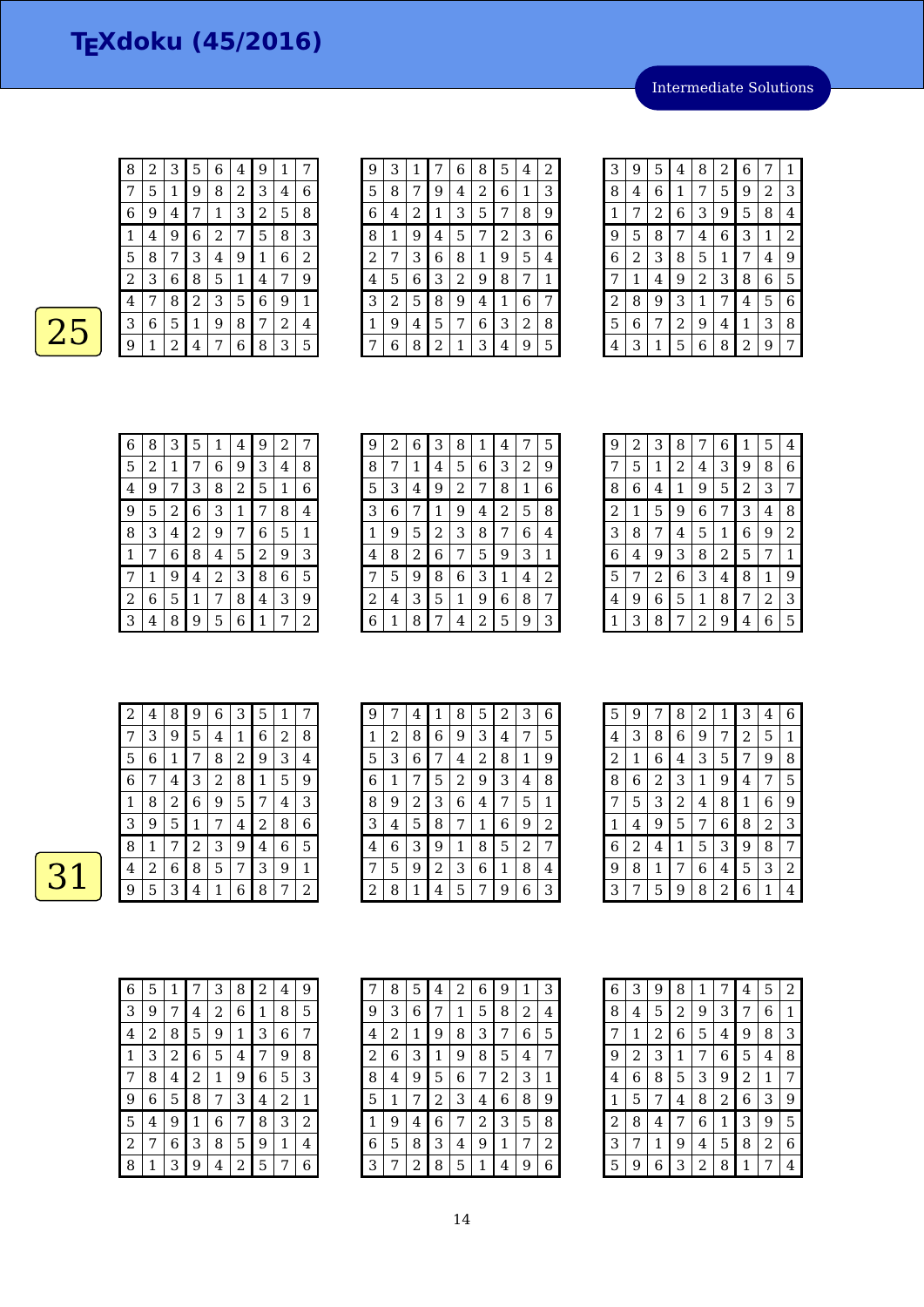Intermediate Solutions

| 8 | 4 | 9 | 6 | 2 |                | 5            | 3 | 1              |
|---|---|---|---|---|----------------|--------------|---|----------------|
| 2 | 1 | 6 | 4 | 5 | 3              | 7            | 9 | 8              |
| 9 | 5 | 1 | 8 | 6 | 4              | 3            | 2 | 7              |
|   | 2 | 4 | 3 | 9 | 1              | 8            | 6 | 5              |
| 3 | 6 | 8 | 2 | 7 | 5              | 4            | 1 | 9              |
| 6 | 3 | 7 | 9 | 4 | 8              | $\mathbf{1}$ | 5 | $\overline{2}$ |
| 4 | 8 | 2 | 5 | 1 | 6              | 9            | 7 | 3              |
|   | 9 | 5 | 7 | З | $\overline{2}$ | 6            | 8 | 4              |

7 3 1 8 9 2 4 6

| $\overline{c}$ | 4 | 9 | 8 | 1 |   | 3 | 6              | 5 |
|----------------|---|---|---|---|---|---|----------------|---|
| 6              | 7 | З | 4 | 5 | 2 | 1 | 8              | 9 |
| 8              | 5 | 1 | 9 | З | 6 | 4 | $\overline{c}$ | 7 |
| 9              | 1 | 7 | 3 | 6 | 4 | 2 | 5              | 8 |
| 4              | 8 | 6 | 2 | 9 | 5 | 7 | 1              | З |
| 5              | 3 | 2 | 1 | 7 | 8 | 6 | 9              | 4 |
| 7              | 2 | 5 | 6 | 8 | З | 9 | 4              | 1 |
| 1              | 6 | 8 | 7 | 4 | 9 | 5 | 3              | 2 |
| 3              | 9 | 4 | 5 | 2 | 1 | 8 | 7              | 6 |

| 4 | 6 | 5 | $\overline{c}$ | 7              | 1              | 9 | 3 | 8 |
|---|---|---|----------------|----------------|----------------|---|---|---|
| 1 | 2 | 7 | 8              | 9              | 3              | 4 | 6 | 5 |
| 9 | 8 | 3 | 4              | 5              | 6              | 2 | 1 | 7 |
| 7 | 3 | 4 | 1              | $\overline{c}$ | 5              | 8 | 9 | 6 |
| 8 | 5 | 2 | 6              | 4              | 9              | 3 | 7 | 1 |
| 6 | 1 | 9 | 7              | 3              | 8              | 5 | 2 | 4 |
| 2 | 9 | 1 | 5              | 6              | 4              | 7 | 8 | 3 |
| 5 | 7 | 8 | 3              | 1              | $\overline{c}$ | 6 | 4 | 9 |
| 3 | 4 | 6 | 9              | 8              | 7              | 1 | 5 | 2 |

| $\overline{c}$ | 4 | 8 | 6 | 7 | 1 | 9 | 3 | 5 |
|----------------|---|---|---|---|---|---|---|---|
| 3              | 9 |   | 8 | 4 | 5 | 2 | 1 | 6 |
| 1              | 5 | 6 | 9 | 2 | 3 | 7 | 4 | 8 |
| 6              | 1 | 2 | 4 | 9 | 8 | 3 | 5 | 7 |
| 4              | 7 | 9 | 5 | 3 | 6 | 1 | 8 | 2 |
| 5              | 8 | З | 7 | 1 | 2 | 6 | 9 | 4 |
| 8              | 2 | 4 | 3 | 6 | 9 | 5 | 7 | 1 |
| 7              | З | 1 | 2 | 5 | 4 | 8 | 6 | 9 |
| 9              | 6 | 5 | 1 | 8 | 7 | 4 | 2 | 3 |

| 9 | 2 | 7 | 1 | 6 | 8 | 4 | 3 | 5 |
|---|---|---|---|---|---|---|---|---|
| 5 | 1 | 4 | 9 | 2 | 3 | 6 | 8 | 7 |
| 8 | 6 | 3 | 7 | 4 | 5 | 1 | 9 | 2 |
|   | 9 | 5 | 8 | 1 | 4 | 2 | 6 | 3 |
| 1 | 4 | 2 | 3 | 5 | 6 | 8 | 7 | 9 |
| 3 | 8 | 6 | 2 | 7 | 9 | 5 | 4 | 1 |
| 4 | 5 | 1 | 6 | 9 | 7 | 3 | 2 | 8 |
| 2 | 7 | 8 | 4 | 3 | 1 | 9 | 5 | 6 |
| 6 | З | 9 | 5 | 8 | 2 | 7 | 1 | 4 |

| 3<br>2<br>9<br>5<br>8<br>6<br>1<br>4<br>8<br>5<br>2<br>6<br>1<br>3<br>9<br>7<br>4<br>2<br>3<br>8<br>7<br>5<br>6<br>1<br>9<br>4<br>3<br>8<br>2<br>5<br>1<br>6<br>9<br>7<br>4<br>6<br>3<br>8<br>5<br>9<br>2<br>7<br>1<br>4<br>3<br>2<br>5<br>1<br>8<br>6<br>9<br>7<br>4<br>3<br>9<br>2<br>8<br>$\boldsymbol{6}$<br>5<br>1<br>7<br>4<br>2<br>6<br>8<br>3<br>9<br>7<br>5<br>1<br>4 |   |   |   |   |   |   |   |                |
|--------------------------------------------------------------------------------------------------------------------------------------------------------------------------------------------------------------------------------------------------------------------------------------------------------------------------------------------------------------------------------|---|---|---|---|---|---|---|----------------|
|                                                                                                                                                                                                                                                                                                                                                                                |   |   |   |   |   |   |   |                |
|                                                                                                                                                                                                                                                                                                                                                                                |   |   |   |   |   |   |   |                |
|                                                                                                                                                                                                                                                                                                                                                                                |   |   |   |   |   |   |   |                |
|                                                                                                                                                                                                                                                                                                                                                                                |   |   |   |   |   |   |   |                |
|                                                                                                                                                                                                                                                                                                                                                                                |   |   |   |   |   |   |   |                |
|                                                                                                                                                                                                                                                                                                                                                                                |   |   |   |   |   |   |   |                |
|                                                                                                                                                                                                                                                                                                                                                                                |   |   |   |   |   |   |   |                |
|                                                                                                                                                                                                                                                                                                                                                                                |   |   |   |   |   |   |   |                |
|                                                                                                                                                                                                                                                                                                                                                                                | 1 | 4 | 3 | 9 | 6 | 5 | 8 | $\overline{2}$ |

| З |   | 4 | 8 | 9 | 6 | 5 | 1 | 2 |
|---|---|---|---|---|---|---|---|---|
| 6 | 1 | 2 | 4 | 5 | 3 | 8 | 7 | 9 |
| 8 | 5 | 9 | 2 | 1 | 7 | 6 | 3 | 4 |
|   | 8 | 3 | 1 | 4 | 5 | 9 | 2 | 6 |
| 5 | 4 | 1 | 9 | 6 | 2 | З | 8 | 7 |
| 9 | 2 | 6 | 7 | З | 8 | 4 | 5 | 1 |
| 2 | 6 | 5 | З | 7 | 9 | 1 | 4 | 8 |
| 1 | З | 7 | 6 | 8 | 4 | 2 | 9 | 5 |
| 4 | 9 | 8 | 5 | 2 | 1 | 7 | 6 | З |

| 9 | $\mathbf 1$ | 7 | 6 | 4 | $\overline{c}$ | 5 | 8 | 3 |
|---|-------------|---|---|---|----------------|---|---|---|
| 5 | 6           | 2 | 3 | 7 | 8              | 4 | 1 | 9 |
| 3 | 8           | 4 | 1 | 5 | 9              | 6 |   | 2 |
| 6 | 7           | 9 | 2 | 3 | 4              | 1 | 5 | 8 |
| 4 | 5           | 3 | 8 | 1 | 7              | 2 | 9 | 6 |
| 8 | 2           | 1 | 9 | 6 | 5              | 3 | 4 | 7 |
| 7 | 3           | 6 | 4 | 8 | 1              | 9 | 2 | 5 |
| 1 | 9           | 8 | 5 | 2 | 3              | 7 | 6 | 4 |
| 2 | 4           | 5 | 7 | 9 | 6              | 8 | 3 | 1 |

| 9 | 7 | 1 | 3 | 8 | 6 | 5 | 2 | 4 |
|---|---|---|---|---|---|---|---|---|
| 2 | 5 | 3 | 9 | 1 | 4 | 6 | 8 | 7 |
| 4 | 6 | 8 | 7 | 2 | 5 | 3 | 9 | 1 |
| 5 | 3 | 9 | 4 | 7 | 2 | 1 | 6 | 8 |
| 7 | 2 | 4 | 8 | 6 | 1 | 9 | 5 | 3 |
| 1 | 8 | 6 | 5 | 3 | 9 | 4 | 7 | 2 |
| 8 | 4 | 7 | 6 | 5 | 3 | 2 | 1 | 9 |
| 3 | 1 | 5 | 2 | 9 | 8 | 7 | 4 | 6 |
| 6 | 9 | 2 | 1 | 4 |   | 8 | 3 | 5 |

| 5 | 1 | 2 | 4 | 3 | 8 | 7              | 6 | 9      |
|---|---|---|---|---|---|----------------|---|--------|
| 9 | 4 | 7 | 1 | 2 | 6 | 8              | 3 | 5      |
| 6 | 8 | 3 | 9 | 7 | 5 | $\overline{c}$ | 4 | 1      |
| 7 | 6 | 8 | 2 | 5 | 9 | 4              | 1 | 3      |
| 2 | 9 | 1 | 7 | 4 | 3 | 5              | 8 | 6      |
| 4 | 3 | 5 | 6 | 8 | 1 | 9              | 2 | 7      |
| 1 | 5 | 6 | 8 | 9 | 2 | 3              | 7 | 4      |
| 8 | 7 | 9 | 3 | 1 | 4 | 6              | 5 | 2      |
| 3 | 2 | 4 | 5 | 6 | 7 | 1              | 9 | $\, 8$ |

| 1 | 6 | 4 | 9              |   | 2 | 3 | 5 | 8 |
|---|---|---|----------------|---|---|---|---|---|
| 2 | З | 5 | 8              | 6 | 1 | 4 | 7 | 9 |
| 9 | 7 | 8 | 5              | 4 | 3 | 2 | 1 | 6 |
| 8 | 4 | 7 | 2              | 3 | 9 | 5 | 6 | 1 |
| 6 | 9 | 1 | $\overline{4}$ | 5 |   | 8 | 2 | 3 |
| 3 | 5 | 2 | 6              | 1 | 8 | 9 | 4 | 7 |
| 4 | 1 | 9 | 3              | 2 | 6 | 7 | 8 | 5 |
| 7 | 2 | 3 | 1              | 8 | 5 | 6 | 9 | 4 |
| 5 | 8 | 6 | 7              | 9 | 4 | 1 | 3 | 2 |

| 6 | 5 | 9 | 7 | 2 | 1 | 3 | 4 | 8 |
|---|---|---|---|---|---|---|---|---|
| 8 | 4 | 7 | 6 | З | 9 | 1 | 5 | 2 |
| 1 | З | 2 | 5 | 4 | 8 | 9 | 7 | 6 |
| 4 | 2 | 6 | 1 | 7 | 3 | 5 | 8 | 9 |
| 9 | 7 | 8 | 2 | 6 | 5 | 4 | 1 | 3 |
| 5 | 1 | 3 | 8 | 9 | 4 | 6 | 2 | 7 |
| З | 6 | 1 | 4 | 8 | 2 | 7 | 9 | 5 |
| 2 | 9 | 4 | 3 | 5 | 7 | 8 | 6 | 1 |
| 7 | 8 | 5 | 9 | 1 | 6 | 2 | 3 | 4 |